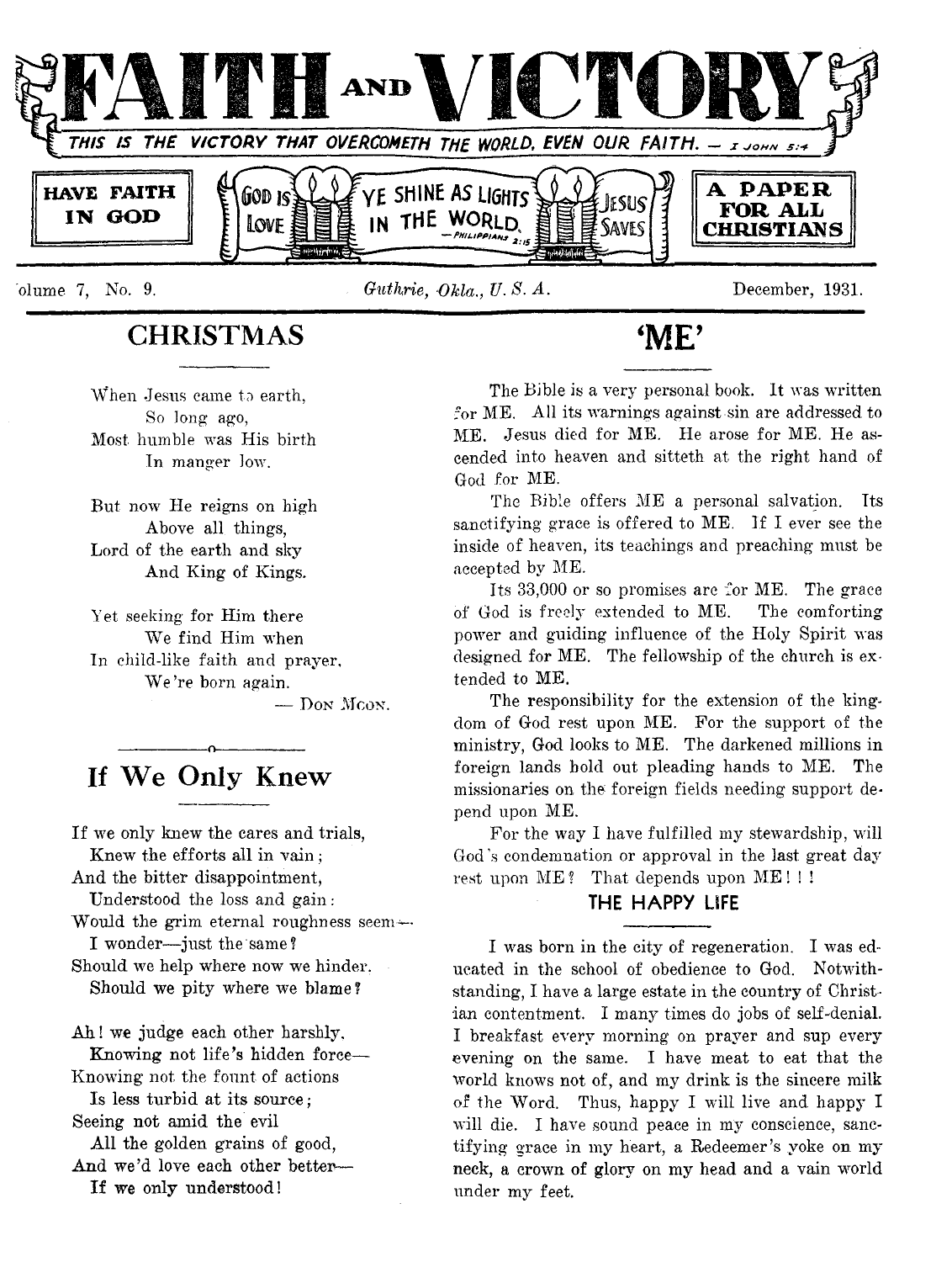**This is the way to obtain such wonderful happiness!—pray fervently, believe firmly, wait patiently,** live holy, yes, live holy daily, love Christ and watch **for Christ's coming in the clouds with power and great glory. — Arizona. Steen.**

# **Church Government**

**------------------ o-------------------**

By s. **M.** ROBERTS, *Part Two* 

#### APOSTLES

**The work of an apostle is one who is capable and able to lay the foundation, so to speak, and build from the ground up according to the word of God, directed alone by the Holy Spirit, a congregation of saints which is a local assembly of the great universal church of God in practice, name, and doctrine that come behind short in nothing. May God help us as a ministry to take heed to this blessed truth.**

**Now I believe that we all can see readily that there is something wrong. Too many things slipping in here and there, too many coming short or rather behind the standard. What is wrong now? Is it God's word, or the Holy Spirit, or the ministry ? It is impossible to lay it on the saints, for the ministry was given for the perfecting of the saints an i for the edifying of the body of Christ until we all come in the unity of the faith or doctrine as well as the unity of the spirit. (Eph. 4 : 13). For the unity of the spirit co-operative with the unity of the faith brings us to the knowledge of the Son of God, unto a perfect MAN.**

**Brethren, let us acknowledge the ministry complete— the apostles, prophets, evangelists, pastors and teachers— and let us recognize them in their place as they prove themselves in the work of the ministry, and at the same time realize that the government is upon Christ's shoulder and no other. So then, this ministry must take the law of God alone which is the word of God, the truth, as we are commissioned in Eph. 4 : 15; speaking the truth in love, not ruling with an iron hand but in Christ's stead speaking His words only, using His spirit, the Holy Ghost alone, with no other object in view but the edifying of the body of Christ. For all that Christ spake was and is to the edification of the church. Selfishness, man-rule, man authority and ecclesiastism predominating will both kill, starve and scatter God's children, and where this rules instead of the government which was placed on Christ's shoulder, you will find 'divisions and subdivisions as they are plain to be seen among the saints in the last 23 years, all claiming to be the Church of**

God. Some are claiming there is no difference fun**damentally with the compromise faction and the fanatic faction and also with us, the Church of God, just a matter of conscience— but I declare unto you as one that knows that there are fundamental differences, for according to logic and reason and especially the word of God, anything that would divide God's children has a fundamental or rather is a fundamental.**

#### THE RULE OR LAW

**The Word of God is the creed and the only fundamental which the church and the ministry is commissioned' to obey. In this evening dispensation and the near coming of the Son of God, there is much to be** taken into consideration. First: the light of God's **eternal Spirit and the revelation of Jesus Christ has shown itself unmistakably and void of any rebukes concerning the fundamental teachings and cardinal truths of this glorious divine New Testament Church and ministry; counting also the government and the ruling laws of procedure which is the only ruling and governing power to guide, direct and support 'the ministry with the church— not just under the auspice but under the complete ruling of the Holy Spirit alone. ;So what men might say and ministers of long standing, men of great ability and noble character cannot change the concrete expressive view in the divine government. The thing that men must first see is that the government is upon Christ's shoulder— that man has not given authority, man has not laid out lavs which do or can govern the church, but only the Word of God accompanied by the Holy Spirit, either direct or indirect, can affect an organization to the extent that it can, with every member, function in its proper order and grow up in Him in all things which is the head even Christ:. No matter what kind of standing man may have with the church, even though we are long standing ministers of noble character and have stood out as monuments of dependability and the church has never went wrong in taking our advice, our words or nothing without we speak God's word, yet we with our words and our ideas and opinions can neither make nor add one cubit to man's stature nor make on& hair black or white, but God's Word only is the savour of life unto life or the savour of death unto death.**

#### WORTH OUR CONSIDERATION

**These are great outstanding principles, paramount** above everything else. We should and must give due **respect first to our God and His word, then the minis**try. We must pay our brotherly respects to our bro**thers and sisters in the church, and there is a respect and honor that is due to the church collectively, and**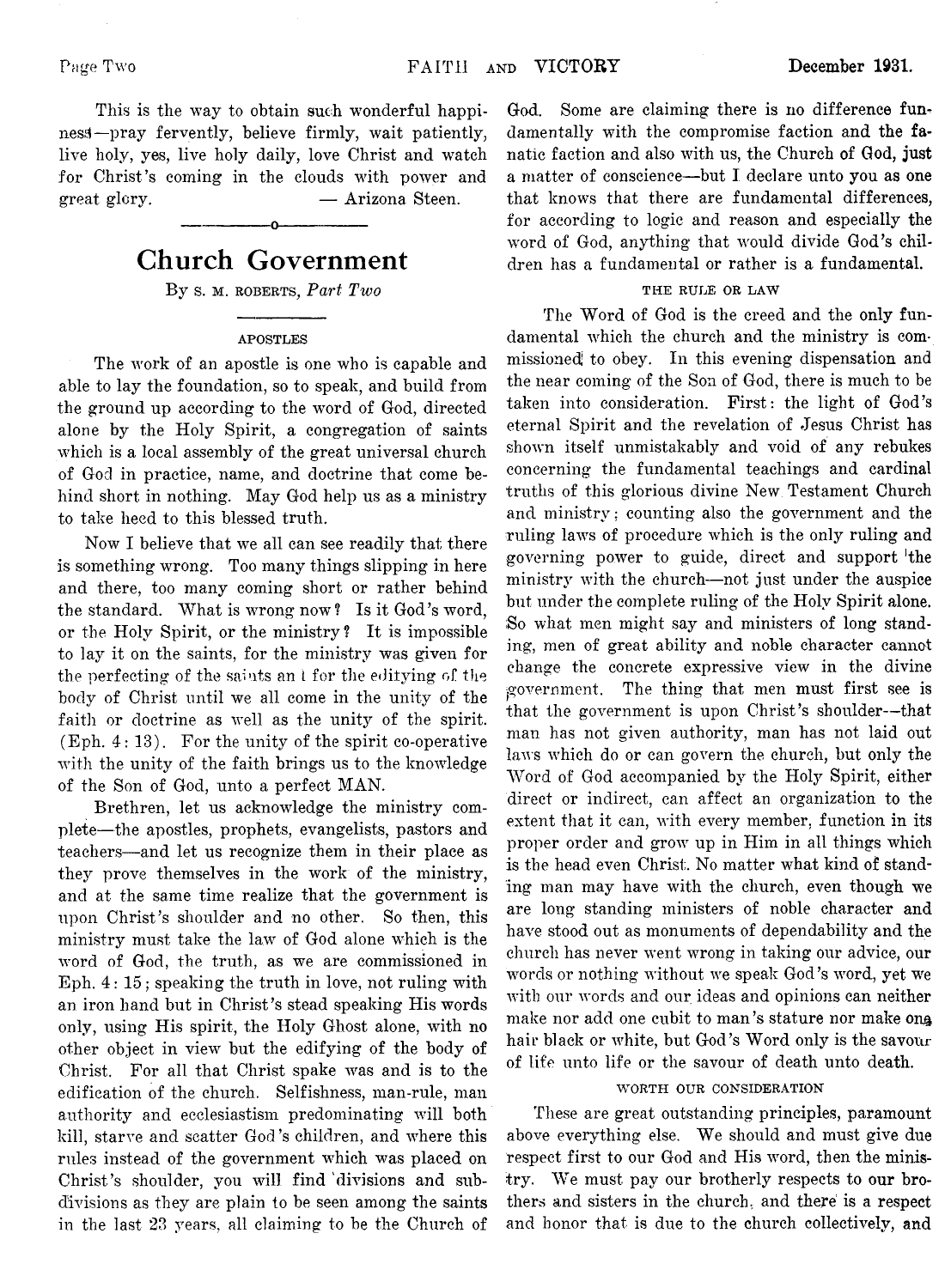**as much as lies within me I intend to submit myself to my God, His word, and the blessed church of God and let brotherly love continue, endeavoring to keep the unity of the spirit, loving the brotherhood for these are principles that cannot be handled lightly.**

Now remember, brethren, it is the "little foxes" **that spoil the vine, and anything that will cause division among God's people will eventually work disaster to a man's own soul and life, and he will eventually or at last find himself barren and unfruitful, and little by little he will find himself cold and indifferent, \vorldly and at last lost. For the government is upon His shoulder— CHRIST. May God help us as the ministry to continue under Christ in His government, for one is your Master even Christ and all ye are brethren— so says the Master. Let us show the world a perfect man that has come to the fullness of Christ, a perfected company of saints, an edified body of Christ, a royal priesthood, a holy nation, a peculiar people. Let us not try to ride our opinions, even our liberty, over the brethren but be subject one to another and ALL we do, do to the glory of God.**

Notice this scripture (Isa. 9: 7), "OF THE IN-**CREASE of His government and peace there shall be no end." In other words, there will be no end to the increase of His government and of His peace. The longer the saints and the ministry of the real true Church of God are together, the more the body is edified. the more to a perfect man we become and the more of the increase of His government and His peace s'bal! predominate in us. If our love one to another is not increasing, if the government of God among us is not increasing, if peace and perfect unity is not increasing and the Holy Spirit rule, then the government that is ruling us is not on His, Christ's, shoulder for the increase of His government and peace there shall be no end.**

# **What Church Shall I Join? Let the Word Tell You**

**-------------------o------------------**

**In Matt. 1 : 21 it says, " His name shall be called Jesus, for He shall save His people from their sins." When people are saved from their sins they are in the Church. Matt. 16: 18, Jesus says, upon this Rock I will build** *my Church.* **He does not say churches, but my Church— Church of God. 1 Tim. 3 : 15— the Pillar and ground of the truth. Col. 1 : 18— He is the Head of the Church. Praise God. Eph. 3 : 21, unto Him be glory in the Church by Christ Jesus. Eph. 5 : 23- 32, Now we are henceforth no more children tossed to and**

**fro with every wind of doctrine. Eph. 4 : 14— by the sleight of men and cunning craftiness whereby they lie in wait to deceive.**

**Salvation cannot be improved because it is the Word of God. Obedience to the Word of God is the Church of God. Anything that is contrary or out of harmony with the Word of God is not the beautiful Church of God. The Word is His counsel and will to** be obeyed by the Church. Praise the Lord. We are **not to be divided, but be one even as He and the Father are one— perfect in one (John 17). What He says to one, He says to all. The Holy Spirit will not lead some in the light, while the Holy Spirit, at the same time, leads others in another direction contrary** to the light of His Word. No, God is gathering His **people together in one body, and that is His Church. Praise the Lord; they see eye to eye, stand shoulder to shoulder and worship as one man; all lead and taught by the Holy Spirit— that is the beautiful Church of God. He separates the precious from the vile. The pure and redeemed ones are in the Church, while the vile are in the world, rioting with the world, following the fashions, going to worldly entertainments. The call is, come out from among them, and be ye separate and touch not the unclean thing and I (God) will receive you, and ye shall be my sons and daughters, says the Lord (2 Cor. 6: 17, 18). — Laura Richard.**

#### **Perfect Love**

**" For God so loved the world that He gave His only begotten Son that whosoever believeth in Him shall not perish but have everlasting life." John 3 : 16.**

**Picture shows and novels are, as they call it, in**spired by love. Yes, the love of Satan, and truthfully **should be called lust. Pure holy love has nothing in common with powder, lip-stick and the divorce evil.**

**Ruth had it when she proclaimed that " Thy peo-Iple shall be my people and thy God my God" ; willingly sharing the hardships of her old mother-in-law, not** knowing what the future held for her—possibly star**vation. Her mind was made up to share suffering for a righteous cause.**

**The three Hebrew children had it when the love of God empowered them to prefer the seven times heated furnace to popularity. Daniel, because the love of the true God meant more to him than all the world, preferred the company of lions, knowing all was well so long as God came first in his life. The love of God constrained Paul and co-laborers to suffer for Jesus' sake. Pure holy love cheerfully sacrifices anything, if necessary, for the furthering of God's kingdom, even life itself. — Marie Pauline Sass**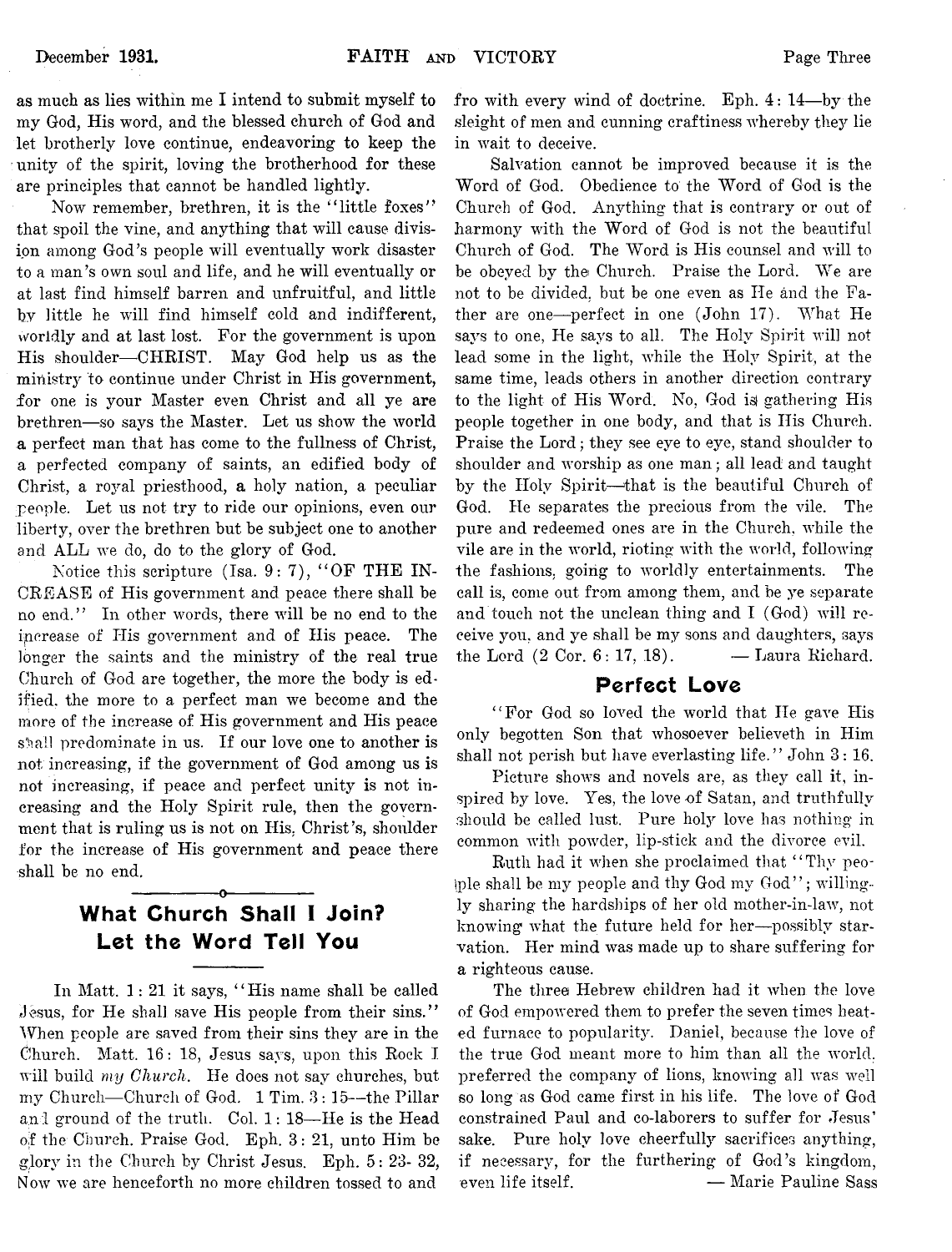# "FAITH AND VICTORY"

**This paper is edited and published each month (except August of each year which is Camp-meeting month and we omit this month to attend these meetings) by Fred Pruitt, assisted by Mary A. Pruitt, and other consecrated workers at Faith Publishing House, 920 W . Mansur Ave., Guthrie, Okla.**

**Entered as second-class matter June 10, 1930 at the post office at Guthrie, Oklahoma under the Act of March 3, 1879.**

SUBSCRIPTION PRICES

**The " Faith and Victory'' paper will be sent one whole year to any address for twenty-five cents. A roll of five papers will be sent each month to any address for one whole year for one dollar, or a roll of twelve papers will be sent each month to any address for a whole year for two dollars. If you send in a list of ten different addresses, the paper will be sent a whole year to all of them for two dollars.**

**A complete religious paper printed and sent out every month in the year except August in the interest of all Christians. It teaches salvation from sin, sanctification for believers, unity and oneness for which Jesus prayed as recorded in John 17: 21 and manifested by the apostles and believers after Pentecost. By God's grace we teach, preach and practice the gospel of the Lord Jesus Christ, the same gospel which Peter, John and Paul preached, taught and practiced,** including the Divine healing of the body. Jas.  $5:14$ , 15

**Co-operation of our readers is solicited, and will be appreciated in any way the Bible and the Holy Spirit teaches you to do or stirs your heart. Bead Exodus 25: 2 ; 1 Chronicles 29: 9 ; 2 Cor. 9 : 7, and Luke 6 : 38.**

**Free-will offerings sent in to the work will be thankfully received as from the Lord and used in the furtherance of the gospel work as God directs. All personal checks and Post Office Money Orders should be made payable to Fred Pruitt or to Faith Pub. House.**

> **" Work on, work on, nor doubt, nor fear, From age to age this voice shall cheer:— Whate'er may die or be forgot,** Work done for God, it dieth not."

-500-FAITH PUBLISHING HOUSE. 92® **W .** Mansur St. Guthrie, Okla. **Phone No. 1523-J. U. S.** *A.* iiiiiiiiiiiin M iiiiiin iiiiiiiiiiiiiiu iiim m iim m m iim m n iiiiiiiiiin m iiu iiiiim im im iiH iim irin im ii

#### **EDITORIALS**

**With this issue you will note a new heading on front page of** *Faith, and Victory.* **The old one has been more or less bother to us all the time, as it was one that we fixed together by pieces and we always had to tie it up with a string after using it to keep it together and in its place until we used it again. Also, it did not express the message to the people that we fully desired. In this new heading which we have had** made by zinc etching you will find a number of mes. **ages expressed in a few words; just a few quoted scriptures which has or ought to have a great meaning to every Christian traveler.**

**First, we have the scripture found in 1 John 5: 4 which reads, ' ' This is the victory which overeometb the world, even our faith.'' The forepart of thi •scripture says, " For whosoever is born of God over cometh the world." The words of Jesus are: " Y must be born again," and the ones that are born agaii overcome the world. Let us see what the promises ar to those that overcome. Turn to Rev. 2 : 7 and reae ' ' To him that overcometh will I give to eat of the tre of life, which is in the midst of the paradise of God. This is a precious promise indeed. Read the eleven' verse: ' ' He that overcometh shall not be hurt of 1** second death." Seventeenth verse: "To him that over **cometh will I give to eat of the hidden manna, and w give him a white stone, and in the stone a new nai written which no man knoweth, saving him that \** ceiveth it." The twenty-sixth verse: "And he tha **overcometh, and keepeth my works unto the end, t< him will I give power over the nations. ' ' Turn to th« third chapter of Rev., twelveth verse, and read th precious promise to overcomers in this verse. The 21s verse says: " To him that overcometh will I grant t sit with me in my throne, even as I also overcame, an am sit down with my Father in His throne." Coi pare this with the 16th, 17th and 18th verses of t 8th chapter of Romans. In the 21st chapter of Re is another rich promise to overcomers. Read the 7** verse: "He that overcometh shall inherit all thin**and I will be his God and he shall be my son.'' Ju think of these many great and rich promises to the that overcome the world, then consider the script! in this heading, " This is the victory that overcome** the world, even our faith." Therefore we have 'fa **and victory'**

#### $0 - 0 - 0 - 0 - 0 - 0$

**The second scripture carries a message to eve Christian pilgrim, " Ye shine as lights in the work**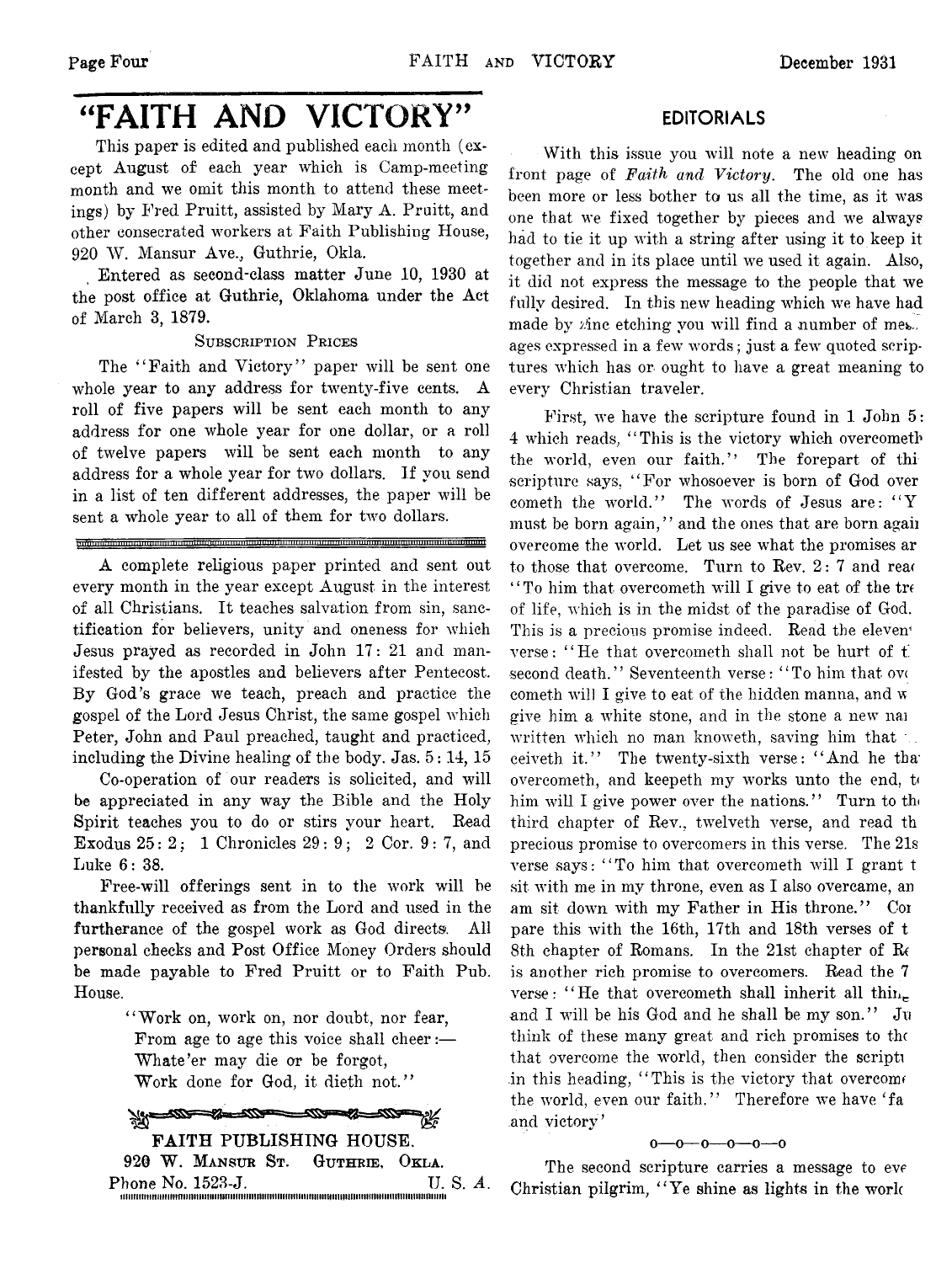**Every born-again person, walking and living in the Spirit is giving out light and truth to those about** them. We are in the midst of a crooked and perverse **people who walk in darkness and the light which shines from heaven into our souls will point them to Christ who can save them from all sin and translate them** from the kingdom of darkness into the Kingdom of **His dear Son. Jesus said, " Let your light so shine before men that they may see your good works and glorify your Father which is in heaven. " You let your light shine by keeping yielded to God in everything. Tn the heading you will notice two lights shining; one on the right and the other on the left of that scripture,** "Ye are as lights in the world". These lights are to **represent Christians that are continually letting their lights shine into the darkness of this world.**

#### $0 - 0 - 0 - 0 - 0$

**The third scripture on heading is: " Have faith** in God". The disciples did not understand how that **Jesus made the fig tree dry up, and Jesus said, " Have** laith in God". Many people today do not understand **iow one can be born again, they do not understand low God can heal sickness, open blind eyes and make he lame to walk; they do not understand how God an send the Holy Spirit into the soul of man, giving im power and guiding him in His ways. To all of hese questions we would answer, " Have faith in od" . Faith gives the victory and we see God doing le impossible things.**

#### $-0$  -0 -0 -0 -0 -0

Fourth, "God is Love". Truly, God is love. Read ohn 3: 16, "For God so loved the world that He gave **is only begotten Son, that whosoever believeth in im should not perish, but have everlasting life." A dn we read in 1 John 4 : 16, " God is love, and he tat dwelleth in love dwelleth in God, and God in m. " Jesus manifested (God in the flesh, and He says John 15: 13, " Greater love hath no man than this, lat a man lay down his life for his friends." It is •ue that no man has a greater love than to lay down s life for his friends; but Jesus had greater love than tat, for He laid down His life for His enemies and use that hated Him. Truly, ' God is love,' and the** At of Christians in the world today is the love of **od shed abroad in their hearts by the Holy Ghost hich is given unto them. It manifests itself to the converted in kind deeds and acts, also to enemies id to those that hate them. " Ye shine as lights in ic world."**

#### **o— o— o— o— 0— 0**

**The fifth message is : " Jesus saves" . Truly, God is planned that through Christ all men can be saved,**

**for He is the Savior of the world, and Peter says, " For there is none other name under heaven, given among men whereby we must** *l>e* **saved" . Acts 4 : 12. The angel told Mary to call His name Jesus for He would save His people from their sins. When Philip went down to Samaria he preached Jesus unto the people. When Paul was converted and the scales fell from his eyes and he was baptised, it is recorded that " straightway he preached in the synogogues that Jesus was the Son of God" . John bear record of Jesus and said, " Behold the Son of God which taketh away the sin** of the world". Jesus said, "I am the door; by me if **any man enter in, he shall be saved and shall go in and out and find pasture." Again He says, " I am the way, the truth and the life. " So if we get in Him** *we* **are in the way, have the truth and the life. Glory to God in the Highest, peace on earth and good-will toward men.**

#### $0 - 0 - 0 - 0 - 0$

**Truly, the new heading contains real messages to all Christians, and the ministry of " Faith and Victory" is to bring the good news of salvation through Christ to all people, that the saints will be edified in soul and have an opportunity to co-operate in getting the real gospel of Christ to the souls that wander in darkness.**

#### **o--- 0----0----0--- 0----0**

**The print shop, our lives, the paper and all are the Lord's to be used wholly to His glory. To God who has done so much for us, it is the most reasonable thing for us to present our bodies as a living sacrifice,** and this we do with all our heart, willingly and gladly.

#### **o— o— o— o— o— o**

**We ask each and every one of our readers to pray for us and do all you can to get this, paper going to as many homes as you can during the coming New Year of 1932. You will find in this paper some unusual special offers— premiums which:** *we* **give to those who get. subscribers for the paper.**

We will soon be in the ninth year of this publication, and we expect the Lord to make 1932 the best **year yet of the paper's usefulness. With your prayers and co-operation, and the leading and guiding of God's Holy Spirit,** *we* **are fully persuaded that the Lord will make this** *Faith and Victory* **paper shine as a beacon** light in this dark world of sorrow, sin and strife.

#### $0 - 0 - 0 - 0 - 0$

We are expecting to order paper soon to print a large quantity of tracts. A great many will be restocked, and a number of new ones will be printed. Some new ones are already printed and ready to send to those who want them. The titles of some new ones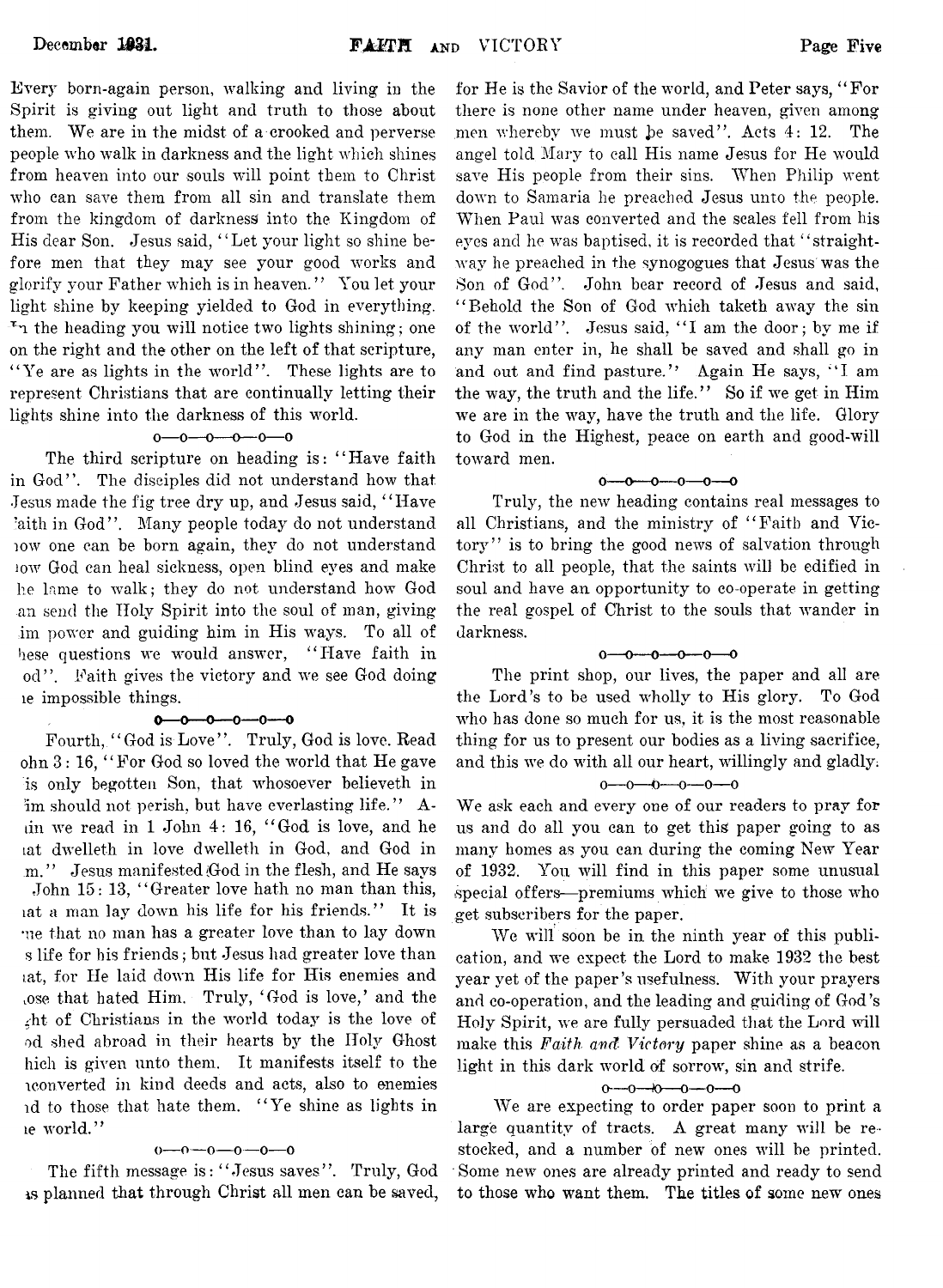**are as follows: " Snakes in an Atheist's Grave" . This man defied the living God while the Lord was good to let him prosper in this world's goods. He said while living, " If there is a God, my grave will be inhabited with snakes,' ' When he died and they took him to the cemetery to bury him, they had to remove a snake from the grave before they could lower the casket. His grave has been infested with snakes ever since. People go from many states to see his grave and to see the snakes. They always see them. This tract ought to convert any atheist. Other titles are: " God Uses Those** Who Are Broken"; "Devil Possession"; Life Insurance"; "A Husband's Challenge"; "The Unique **Christ" and " If The Foundations Be Destroyed, What** Can The Righteous Do?" This last one is a pamphlet written by A. E. Harmon.

#### **o— o— o— o— o— o**

**The other week a car of us had the pleasure of going to Ringwood, Okla. and having meeting with the** saints at that place. We went on Saturday and came back to the Office on Monday morning. We found the **saints encouraged with good victory in their souls, and the Lord blessed in the services which a goodly number attended. They have a hall on the main street of the city where they have Sunday school and meeting. Bro. D. A. Eck superintends the Sunday school. Sister Margaret Johnson-Eck teaches the Bible class and Sister Carolina Eck does the preaching. Sister Carolina is just beginning to preach, feeling the hand of the Lord upon her for this service, and others are noticing the calling. Pray for the work there, as these are earnest Christians, and some of the new converts are greatly alive in Christ and are sinking down into God.**

#### **o— o— o— o— 0— 0**

**With this issue of the paper we are starting a " Young People's Section" where space will be given for young Christians to have short articles and also** testimonies. We are expecting the young people to **take an interest in this section. My son, Lawrence, who is helping ns in the Office as linotype operator, will conduct this Young People's Section, assisted by Verta O 'Raine who is also helping here in the Office. It encourages our heart to see young people take an interest in spiritual things. It seems that God has His hand on Lawrence for the printing work, and this pleases us much as the desire of our heart is that this machinery be kept busy for the printing of the gospel long after our body is laid beneath the sod!, if the Lord tarries and this be His will and pleasure. May God give you knowledge and wisdom in praying for us and the printing work and workers.**

#### **Prayer Request**

Bro. W. M. Wilson who lives at Canehill, Ark. is **in a critical condition physically. He has not been able to walk at all for six months, and his wife and daughter have been under a great trial, caring for him day and night. They have been so hindered in work that they are in financial straits, and need the sympathy, prayers and co-operation of the saints and others. Bro. Wilson has been a true gospel minister for over forty years and many souls have found thQ Lord through his labors. He has given his life for the** cause of Christ. We are sure that God will bless those **who write to the family to encourage their hearts ir this time of distress. All of the dear saints shoulc earnestly pray for this family and for dear old Bro Wilson that God will comfort and give him ease in hi; last few hours. Free-will offerings to these dear one; in this time of sickness and trouble will be greatly appreciated and Godj will certainly bless the givers.**

**Bro. S. M. Roberts, a minister of the gospel an pastor of the Oklahoma City congregation, has bee afflicted in body for a long time. He is looking to t.h** Lord earnestly for his healing. We want all the sain<sup>-</sup> to agree in prayer for him on Sunday, the sixth de **of Dec. at eleven o'clock. While you are praying f** him, remember Bro. W. M. Wilson and family also.

#### **PRAYER REQUEST**

**W e are in receipt of a telegram from Sister R bart: of Minn, asking us to be agreed in prayer f Bro. J. J. Robart who was injured in a car wreck. 1 was taken; to a hospital and the bones will not st set. Earnestly pray for him, also for Sister Roba**

## **---------------- \_o------------------ Assembly Meeting Notice**

**The Oklahoma Church of God Assembly Meeti:** will be held at Guthrie, Okla. during the holidays, **ginning on the 25th of Dec, (Christmas day) a lasting ten days. The Church of God Chapel is** cated on corner of Sixth and W. Warner Sts. **Assembly meeting at Guthrie has long been noted : its great soul-feast and spiritual rejoicing, and we** *i* **expecting this meeting to be the usual good meetii** We welcome everybody to come and hear the gospel **salvation, healing and the oneness of God's people <** pounded in a Biblical soundness. Let all true min **ters come and bring your friends and others with y**

**This meeting will be run on the free-will offeri plan as usual, and let every one do their best to h**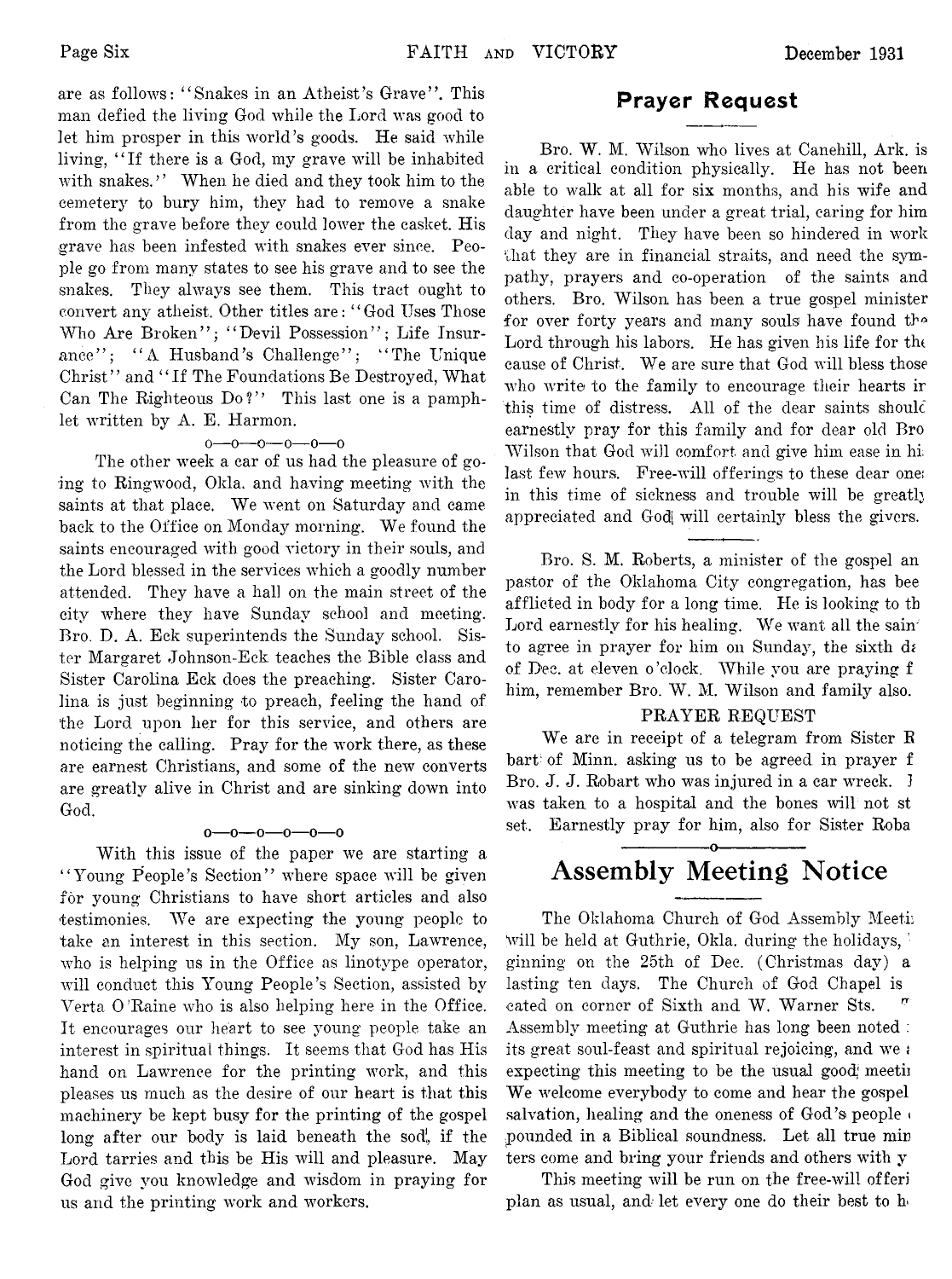**along as God moves upon your heart or as the Word of God teaches you. There will bei a dining room where meals will be served free for all, and as many as possible will be provided, a place to sleep.**

**It always has been so and is so now: " The more you put into a meeting the more you will get out of it." Jesus says, " Give, and it shall be given unto you, good measure, pressed down." Send all provis**ions for the meeting to G. W. Winn, 1309 W. Mansur **Ave., Guthrie, Okla. Send the money you have for the meeting to Fred Pruitt, 924 W . Mansur, Guthrie,** Okla. This meeting, being in the winter, is more ex**pensive than the summer meetings, and each congre**gation ought to collect money for this meeting. We **are all looking forward for a precious gathering of saints and an outpouring of Ilis Spirit. All pray and prepare to be here in the meeting.**

**— By State Assembly Board.**

#### **ASSEMBLY MEETING**

**The Annual Holiday Assembly will be held at Los Angeles, Calif., beginning Dec. 24th, 7 :30 p. m. at the Church of God chapel, corner of Walnut and Naomi Sts., located one block east of Central Ave. on Wash**ington Blv'd and one block south.

**Because of the financial depression, which has not exempted the church, we suggest that each one, as** far as possible, come prepared to care for themselves: **wrhile those who are financially able come prepared to help those who are not. With this spirit, we are sure that none need stay away, as alllwill be cared for.**

**For further information write to any of the following: G. E. Harmon, 334 Arden Ave., Glendale, Calif.; L. E. Davy, Duarte, Calif., or E. M. Zinn, Bellflower, Calif. — Emily Turner,**

**1130 E. 41 St.., Los Angeles, Calif.**

#### **------------------o------------------** "The Farm Home" For Sale

**" The Farm Home" is the title of a book written by Marie Pauline Sass, Haigler, Nebr. It is cloth bound with large clear print; will be very interesting to you and to your boy or girl. Send to the above ad-Iress for this book. She will postpay them to you for 75 cents each.**

- **The Church of God has but one foundation and it is laid;**
- **No human church will stand for it is laid on the wrong foundation—**
- **God's Church is holy for it has a holy foundation,**
- **God's Church is heavenly for it has a heavenly foundation.**

#### A Special Offer Until Jan. The 10th

This is an unusual offer. We want you to get **yourself** or friend a Christmas present. We will send **you the song book, " Select Songs" , if you will send us four subscriptions for** *Faith: and Victory* **paper at 25 cents each. Just enclose a dollar and four subscriptions (you can include your renewal as one of them if you like), and we will send you this splendid word edition song book, having 176 pages and containing 155 songs, many of which are old-time hymns and some of the later ones— a good variety. It is beautifully bound with Detroit Embossed cover. It would be a good Christmas present for your pastor, evangelist or any one who loves songs. We postpay this book to any address for 25 cents.**

**" Steps To Christ" is the title of another book that would make a good Christmas present. It has 128 pages, beautifully illustrated with pictures. It teaches the great love that God has for men and women. We will postpay this book to you for 25 cents, or will send it free for four subscriptions to** *Faith and Victory* **paper.**

*% \** **# # =&**

**A 1932 Scripture Calendar will be postpaid to you for 30 cents, or we will send you four of them for \$1.00** We will send you one of these Calendars for five sub**scriptions to** *Faith and Victory* **at 25 cents each. Any one of these articles will make a splendid Christmas present,**

**# # # #**

**# # # If you want to order a Bible, send for our circular catalog of descriptions and prices.**

**# ^ #**

**We want to get a large list of new subscribers to begin taking the paper at the beginning of the New** Year. Will you help us to do this by sending in sub**scriptions? You will be doing service for God in getting the paper into new homes. People often get saved after reading the paper a few months. God needs YOU in His vineyard. You cannot do all things but you can do some things; the things you can do, you ought to do. Nearly all souls are lost and doomed for eternal destruction unless someone throws them a life line. If your friend was drowning in the water and you threw him a rope to save his life, and he would not take hold of it, he would be to blame for not saving his life— not you! Do all you can to save souls that the blame may not rest upon you if they are lost.**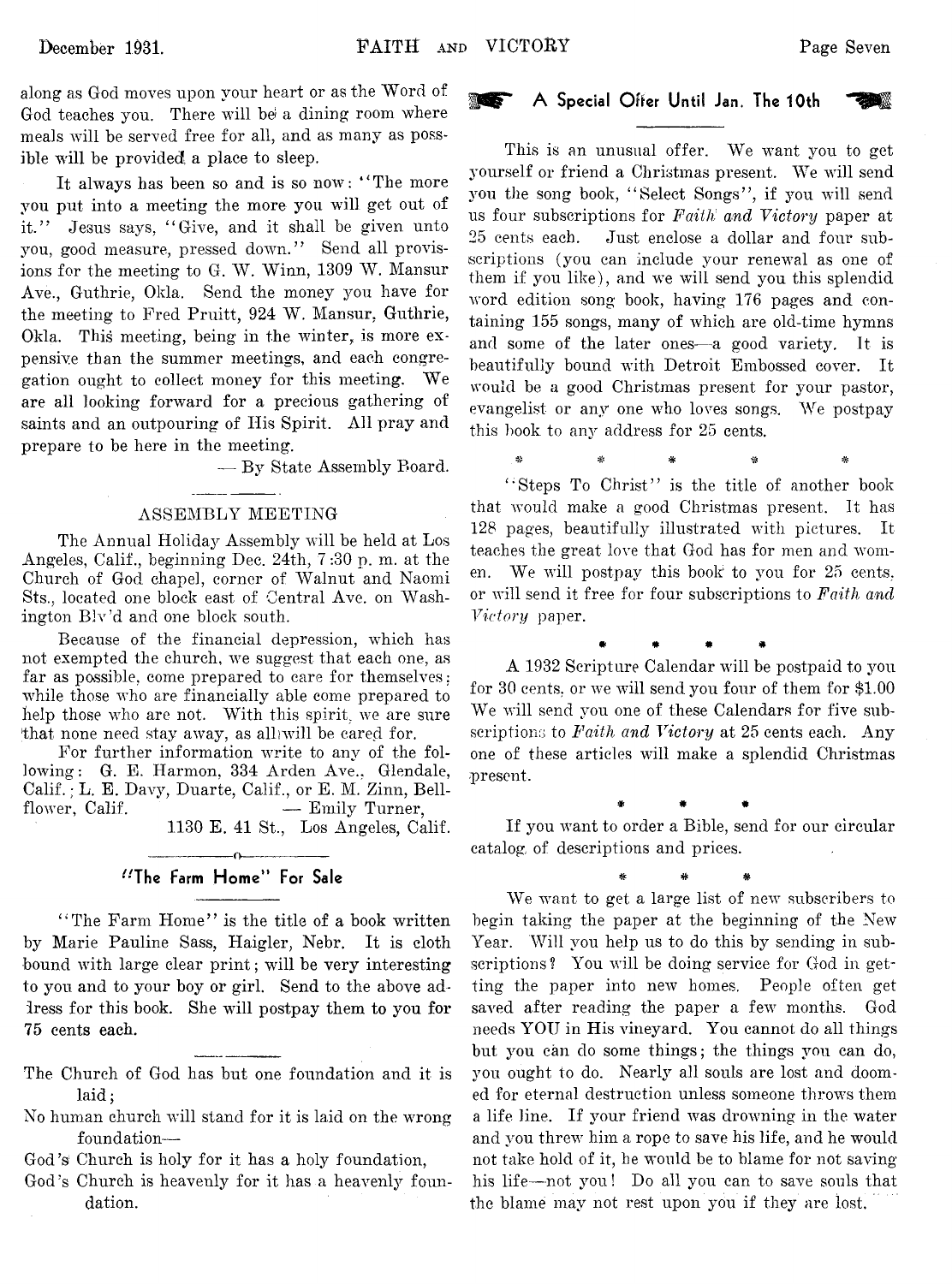# **Meeting Reports**

**Sister Allie McAdams of Anthony, Kansas writes usf that they have had a good meeting at that place. She says in part: " Bro. Roberts and Bro. Ostis Wilson Jr. and wife held two weeks' meeting. Three were saved, one sanctified and all encouraged to press on.** Praise His precious name." She asks our sincere **prayers for the little flock at Anthony.**

**(In last month's paper we stated that Bro. Strech was helping in this meeting. It was a mistake -Ed.)**

Neosho, Mo.-- Dear Bro. Pruitt and family: We **write you in bonds of holy love today. We are praying\* the Lord to bless you in every needed way, and trust He is keeping you with plenty of grace and courage to meet every oppression and to stand the** storms of life. I believe He will. We are still travel**ing on up the grade with victory. Praise the Lord.**

**The saints here are all doing well. Some of them are sick. Mother Freeman is very sick; heart worn out it seems. Bro. Seivers has an infection on one limb, very bad indeed. Sister Allen fell and sprained one lim b; she is in very bad condition, so we are having storms, but the good Lord has touched her and she is much better than she was. Through it all, we will make it through by His help and grace.**

**We have just closed a two weeks' meeting here with ten souls saved, seven sanctified and a number healed. We are glad and the Lord is glorified. There are between 50 and 60 saints here now.**

**Keep your courage and pray for us that God will make us a blessing to fallen humanity, and that we teach the Lord's people aright, and do all we can for the upbuilding of His kingdom. I want to get to the Assembly if I can. But don't know yet whether or not I can. Pray for the Lord to have His way and I am sure all will be well. May God richly bless you and encourage your hearts for Jesus' sake.**

We will be glad to hear from you and to know of **your affairs at any time.**

Yours in Him,  $-$ Bro. Streeh.

# **------------------ o------------------- The Mark Of Circumcision**

**The mark of circumcision which God put upon Abraham and his seed is the mark put upon all of God's people to the end of this time world. To literal Israel it was the mark in the flesh; to spiritual Israel** it is the mark in the spirit (Rom. 2: 29). To be cir**cumcised in heart (this is the circumcision made with-** **out hands, Ool. 2 : 1©, 11) means death to the flesh and the world— the two mighty weapons in the hand of** the devil (John, 17: 16; Rom. 7: 8, 9). Under the **Law no one uncircumcised could partake of the passover lamb or supper. Their passover lamb was a type or shadow of the Lamb of God (John 1: 29; John 6: 53- 56). Under the Gospel no one uncircumcised can partake of Christ, our spiritual passover.**

**In Luke 22: 16 Jesus says, I will not any more eat thereof with you, meaning the passover, until it be fulfilled in the kingdom of God, Neither would He drink' of the fruit of the vine until the kingdom of God shall come. This kingdom of which Daniel prophesied and Jesus spoke so much about was set up on the day of Pentecost. This kingdom is righteousness and peace, and joy in the\* Holy Ghost (Rom. 14: 17). In other words, this is the gospel feast of which the Psalmist says,** *1* **' Thou preparest a table before me in the presence of mine enemies; thou anointest my head** with oil, my cup runneth over, *etc.*" There's not an**other such table where the sanctified soul partakes of the broken body and the shed blood of the Lamb of Calvary. The oil is typical of the Holy Ghost. The cup means the fellowship writh Jesus Christ and His holy saints.**

**The poet sings, " Free from the law, oh happy condition." I tell you, the whole world is under the law (Gal. 3 : 22- 29). Only those wbo are circumcised, cut loose from the world, abiding in Jesus, obeying His commandments, are free from the Law. He is the end of the Law for righteousness to every one that believeth (Rom. 10: 4 ; Rom. 6 : 14). The Law 'required perfect obedience. It gives knowledge of sin, it does not justify, but it brings the awakened soul to Christ the Justifier (Rom. 3 : 20).**

**Read Gal. 5i 19- 25; notice there are two lists one the works of the flesh, the other the fruits of the (Spirit. Look over the professing world and see the hatred, wrath, strife, murders, revelings, and notice the Sunday revelings of every kind. Only the circumcised " in Christ" bring forth the fruits of the Spirit, against such there is no law. ■— Bro. & Sister Wetzel**

**A letter from a Brother living in Springfield, Mo. is encouraging. He writes: " Dear Bro. and Sister Pruitt, I am praising the Lord this evening for the many blessings bestowed upon us. Praise His dear name. Glad wife and I ever learned to trust in Him. I am enclosing one dollar for following subscriptions** to Faith and Victory paper. Wife and I get much **encouragement from the paper. By the help and** grace of God I will serve Him."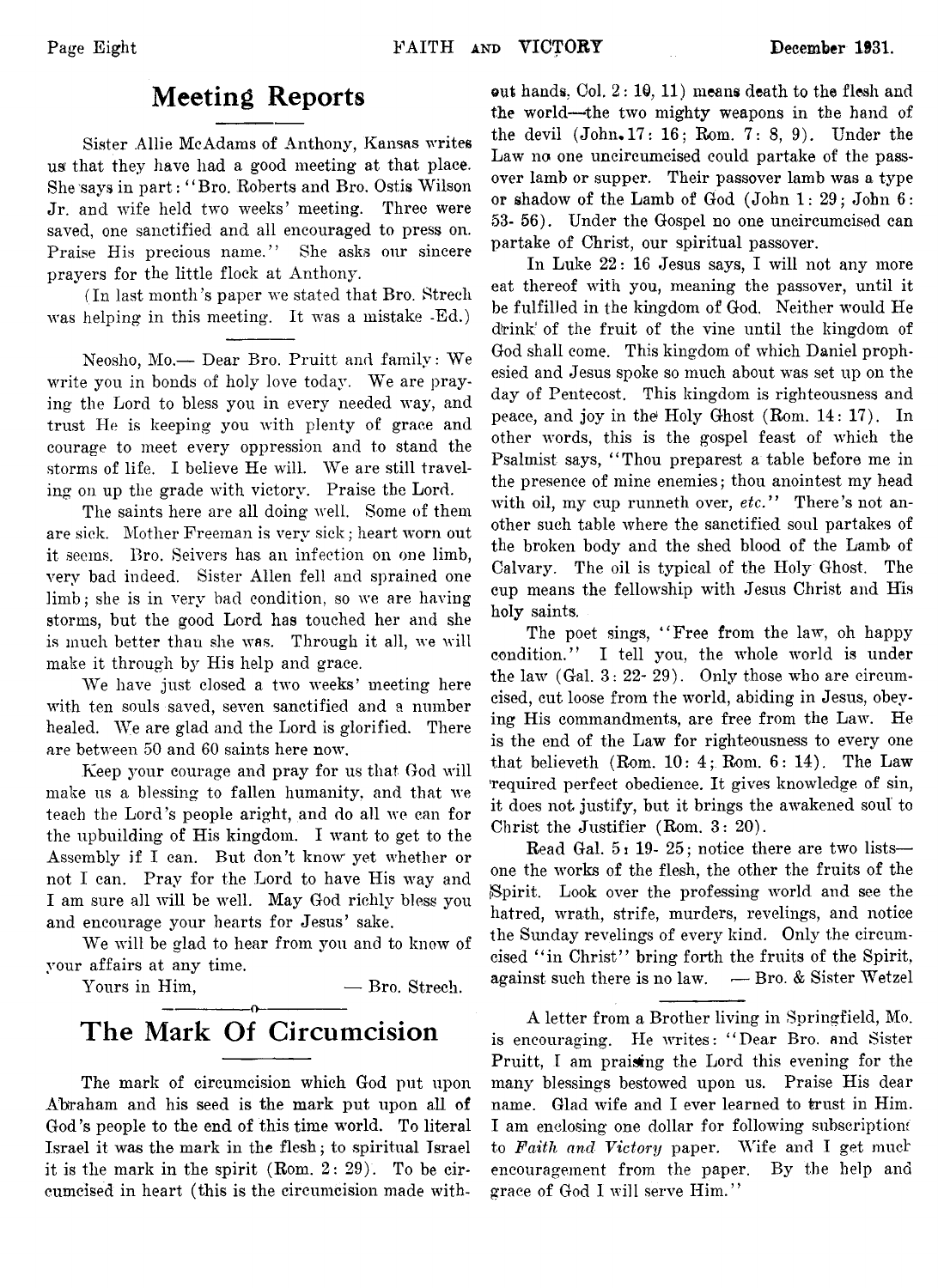# « Young People's Section

# **There Is A Room**

**My problems are so great today! There is a room where I must go And close the door, and kneel to pray, And only God shall know.**

**A room where I have often knelt, And agonized, and prayed, and plead, Until, all comforted, I felt God's hand upon my head.**

**A room I seek when I am glad. To thank the Giver of it all. Without Him I should not have had These joys I have, at all.**

**Within my house is one small room, A haven from distress and care. I turn to it— and through the gloom Seek God, and find Him there. — Sel.**

To the young people scattered abroad: We send **greetings of Christian love in the name of our Savior who has provided a plan of salvation whereby everyone, young and old, may be saved from sin and be prepared to live with the Lord in eternity.**

For some time we, the young folks at the Office, have felt that it would be to the glory of God, the ad**vancement of His cause, and the encouragement of young Christians that we have a portion of this paper especially -for the young people who are saved and have a sincere desire to see other young folks saved.**

**We realize the responsibility of this undertaking, also our inability of being useful except the Lord** leads, guides and gives grace. At starting, our decis**ion is to let the Lord have His free will and way in what should be printed. No person has a monopoly on this section. God's Spirit has complete, exclusive dontrol of it entirely. If this section is in God's will, it will fulfill its purpose whether it appears so or not. If the Lord definitely leads you to write through this section, then that is His will.**

**We desire the co-operation of every Christian that this section be all that the Lord wants it to be.**

**Young reader, if you know of any young person** that does not receive this paper, you can help by get**ting his subscription or subscribing for him. A year's subscription-is only 25 cents. (This is; the best and cheapest Christmas present that you could buy for your friend. Why not give a present for your friend's soul this time, instead of his body, because the soul is more important?)**

We want all young Christians to feel that this is **their section and they should take interest in it. Also, we want you to express to us the merits and demerits of the step we have taken. Most of all, we desire your earnest prayers that God's will be carried out in every minute detail.**

**Your young Bro. in His service, — L. D. P.**

# **The Diary Of A Bible**

**Some people keep a diary at least for a while. According to the Bible Institute a Bible sometimes keep a diary. Here it is :—**

**Jan. 15— Been resting quietly for a week. The first few nights of this year my owner read me regularly, but he has forgotten me I guess.**

Feb. 2— Clean up. I was dusted with other **things and put back in my place.**

**Feb. 8— Owner used me for a short time after dinner, looking up a few references. Went to Sunday School.**

**April 2— Busy day; owner led League meeting and had to look up references. He had an awful time finding one, though it was right there in its place all the time.**

**May 5— In Grandma's lap all afternoon. She is here on a visit. She let a tear-drop fall on Col. 2 : 5-7.**

**May 6— In Grandma's lap again this afternoon. She spent most of her time on 1 Cor. 13 and the last four verses of the 15th chapter.**

**May 7, 8, 9— In Grandma's lap every afternoon** now. It's a comfortable spot. Sometimes she reads **me and sometimes she talks to me.**

**May 10— Grandma's gone. Back in the old place. She kissed me goodbye.**

**June 3— Had a couple of four-leaf clovers stuck in me today.**

**July 1— Packed in a trunk with clothes and other things. Off on a vacation, I guess.**

**July 7— Still in the trunk.**

**July 10— Still in the trunk, though nearly everything else has been taken out.**

**J uly 15<— Home again, and in my old place. Quite a journey, though I do not see why I went.**

**Aug. 1— Rather stuffy and hot, Have two magazines, a novel and an old hat on top of me. Wish they would take them off.**

**Sept. 5— Clean up. Dusted and set right again. Sept. 10— Used by Mary a few moments today. She was writing to a friend whose brother had died, and wanted an appropriate verse.**

Sept. 30— Clean up again. THE END.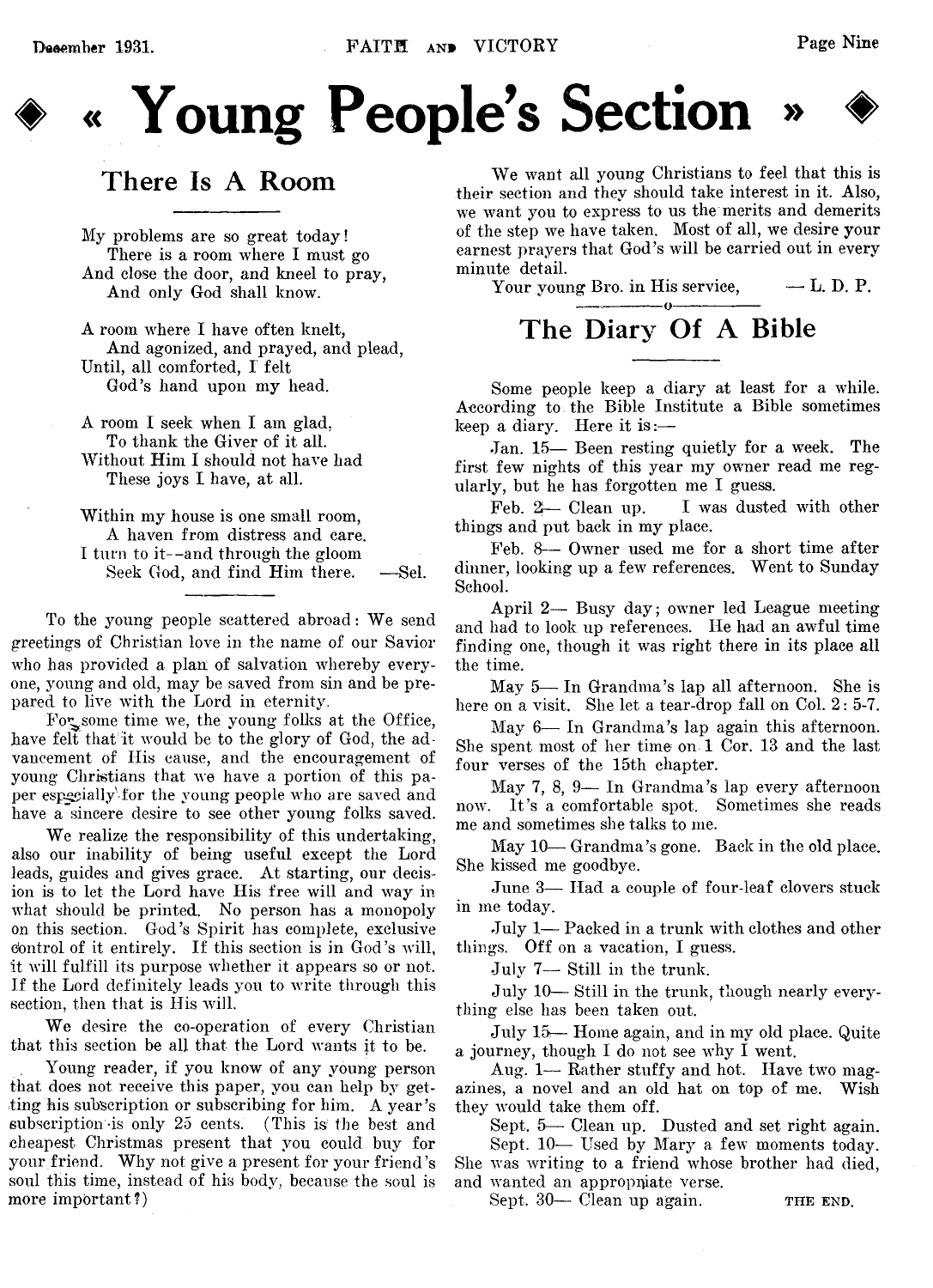**As this is in the young people's section, each young person especially should consider closely the preceding diary sketch, and see; how much improvement you have made or can make in reading the Bible. After reading above diary, what is your first thought ? In comparison to this, how much better or more complete would be the diary of your Bible?**

**In reading the Bible we should search for and observe the truth— not for the mere pleasure of reading its high-sounding expressions or as a burdensome duty. Not how much we read, but that part which we digest, absorb or assimilate into daily living counts toward Christian perfection. To understand clearly and definitely, the Bible must be read in the same spirit in which it was written. If the writer and the reader have the same Spirit, why should there be a mis-iunderstanding?' W e know that the Scriptures were written by the inspiration of God's Spirit, then if we do not see the truth clearly, it is because we either failed to read, or reading it we disbelieved, or have not God's Spirit, or having it, have not let it operate freely.**

**Our purpose in reading the Scriptures should be to improve ourselves by God'S, grace in the Christian life, and we want to improve because God's love constrains us and the soul is unrestful and dissatisfied until it reaches the climax of perfection. Who is he with soul so dead that it does not eagerly and anxiously crave for a Divine life?**

**God's Word is bread or food if it gets into the soul or heart, for out of " the heart are the issues of life." Many times the Bible is read with the mind, but it will not profit until it reaches the heart. Mental knowledge of right and wrong will not engender a heartfelt spirit. God must implant Ilis words in our heart. Mark this: God's words, teachings and truths cannot be implanted in the heart by any man. It may be conveyed to the mind, but the Spirit must work upon the heart.**

**Men and their words will pass away, but " the Word of the Lord endureth forever. ' ' The Christian's present and future life is founded on God's Word, so 'why should we not search it, believe it, obey it, and see that our Spirit corresponds with its teachings, and make sure of that which means everything— eternal salvation.**

## **o o o Extracts From Our Mail**

**An evangelist in Ky. writes us as follows: " I just received the song book, ' Select Songs', and it is the** very thing I want." This Brother ordered twenty of **them and he expects to order more later. These books are small and handy for evangelistic work.**

Another Brother from La. writes thus: "We like **the song book very much. You are surely making much improvement in your printing work. This book is first class workmanship, and the collection of songs " I greet you in the precious name of Jesus. I am**

**is good. I will show the copy to the saints and maybe we will send you an order soon. ' '**

**We printed two thousand of these books for Bro. Cullor, and we have them here at the Office for sale at twenty-five cents each, or twenty or more for twenty** cens each. We expect to have them here all the time **as Bro. Cullor intends to have more printed when these run low. Just order any quantity you may want.**

**" I am enclosing herewith a check for five dollars to cover balance due you on tracts to be printed, en**titled "Sliding into Hell". I am also enclosing manu**script that I would like to get made up into tract form soon if you can get to it, and if it meets with your approval. I trust that I can get this done soon. You can send me an estimate on what it will cost."**

**This comes from a Brother living in Oklahoma. He has been financing the printing of several tracts which he has us to print and circulate to the people. In this way he is getting much truth to many souls. W e think this is a splendid way for individuals to work. Just pick out certain tracts which you believe will do good and finance the printing and keep it in stock here at the Office all the time so it can be continually sent to people needing and wanting tracts.** We love to print and send tracts out to folks that send **in orders for them; but we do not always, not near always, have means to buy the paper that it takes to** print tracts. In this way, we can all be helpers to**gether in the gospel work. #** *%* **# \* #**

**A letter from a Brother living in the northern states writes us an encouraging letter and sends ten dollars to help with Grandma Spradling's upkeep, five dollars for the Free Literature Fund, and five dollars to help put the article in tract form entitled, " Life Insurance" . He rejoices that we are able to send the tracts to other lands and asks God to bless them to the saving of some dear souls. He loves to help along in the work of God as long as God lets him have means. He realizes that he is only a steward over what God has placed in His hands. He also desires several different kinds of tracts to be sent to him.** *m* **• \* •**

**A Brother writing from Kansas asks us to send him eight of the little books entitled, " Helps To Holy** Living", and also wanted a goodly supply of tracts. **He sends two dollars to help the work along. He is interested in getting good literature before the people. #** *\** **# # #**

**A dear Brother writes us from Calif, as follows:**

**# ♦ • \* \***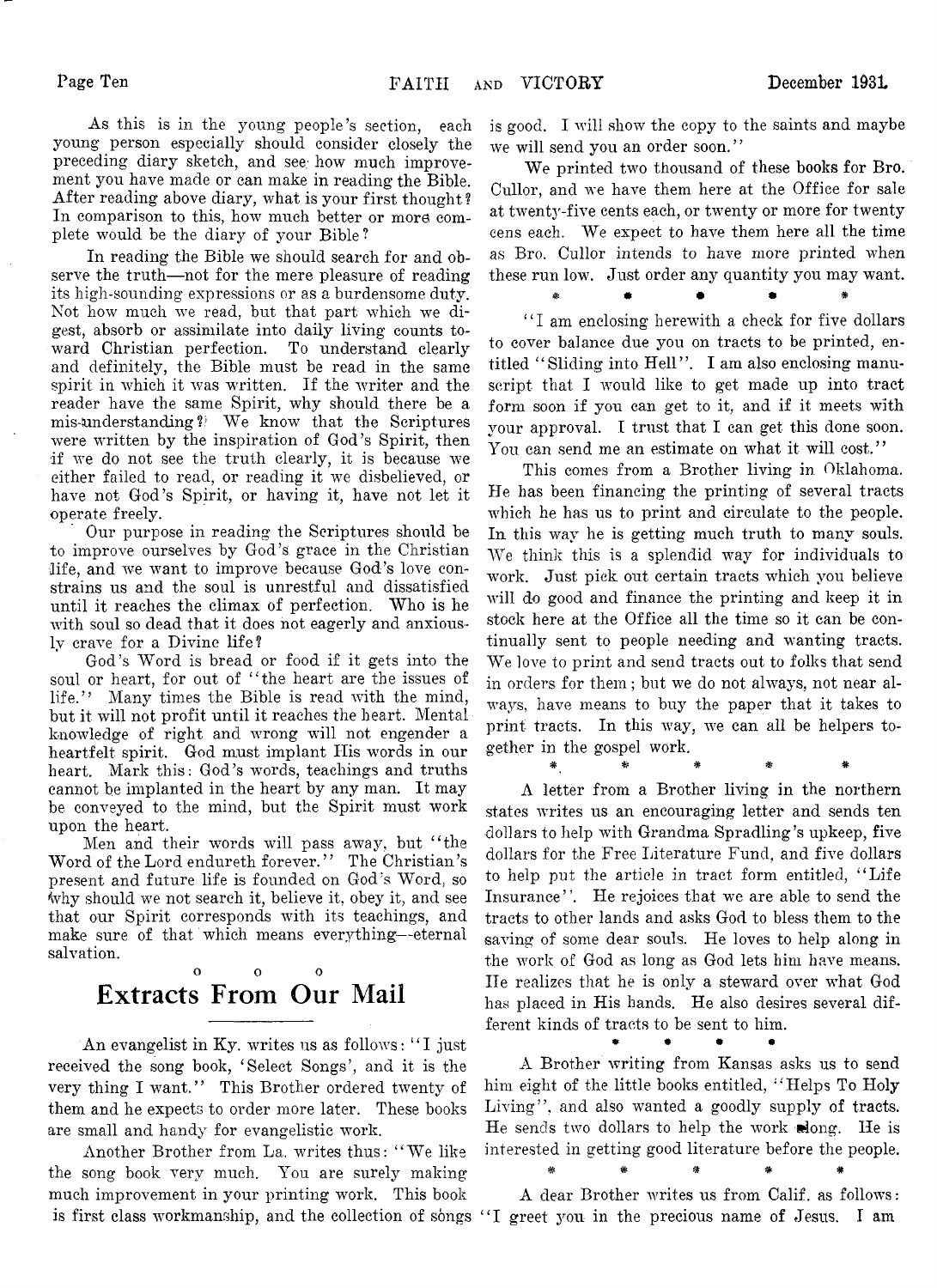**glad I can report real victory in my soul. The Lord is so good to me. His good hand is leading me through this dark world. I want to thank you for the good paper,** *Faith and Victory.* **I derive much good to my** soul in reading the articles it contains. May God bless **you and help you to keep the paper clean, sending out the good news to hungry souls, is my prayer. I am** sending one dollar to help Grandma Spradling. God **bless her and the woman that has the care of her. I am sending twenty-five cents for the book,** *Select Songs*, and also please send me one of the booklets, *How Do I Look?"* 

**\* \* \* \***

**Nebr. — Dear Sister: Received your letter and handkerchief. I am surely thanking the Lord for what He has done for me and my mother. He has healed her and she can't thank Him enough for what He has done.**

**Pray for us that we may go on and serve Him and never turn back into sin. Pray also for my husband that he trust in the Lord. Praise the Lord is my song. May the Lord bless us and our home.**

**I am sending 25 cents to pay for the** *Faith and Victory* **paper. May the Lord be with you.**

**Your Sister in Christ, — Daisy Burchett**

# **The Old People's Home**

------------------*0*...................

**This is an appeal to the saints everywhere in behalf of the Old People's Home at Pomona, Calif.**

**We feel like stirring up the pure minds of the saints to deeper consecration on the part of some who could do a little towards the upkeep of the Home. If your own father or mother were in the Home and not enough means to care for them as they should be, would you not feel some responsibility ? Could you sit down to a good square meal and enjoy it, knowing your father and mother were hungry? Would you not stir yourself to prayer and begin to investigate and see what you could do, or would you say, " Oh, I have a** sister living close by them, let her see after them"? Well, that is just what you are doing now, but suppose **that sister is doing at present all she can and yet there is a lack, does that lessen your responsibility?**

**Here in the Home are some dear old saints and others wanting to come who are looking, longing and waiting for some one to help prepare a home and care** for them. When they come, the two units we now **have are full. Who will say, here am I, use me and** mine? But some will say, "Charity begins at home"; **sure it does— at the Old People's Home. Would you**

**not have more concern about your dear old father and mother's welfare than your own ? Well, here are some of them here in the Old People's Home that need your help, so try to help if only a little; " just remember while you are young that the day is to come when you** will be old and only in the way." Times are so hard, I **can't help, say some. Don't you think these old peo**ple are feeling the hard times as well as you? What about the nickles you spent for chewing gum, face powder and other unnecessary things? Just try put**ting these nickles! or pennies in a box and at the end of the month it will astonish you when you count it, then send it to Jennie C. Rutty of Pomona to be used** for Old People's Home, and God will bless you.

**Please pray over this matter and listen and hear what God is saying to you. I hear some one say, it takes all I can raise above my living to pay my dues on my life insurance. If you are truly saved and sanctified, you have no life (of your own) to insure, for** *"you* **are** not your own, you are bought with a price" and the **purchase price is " the blood of our Lord Jesus Christ" then you are not insuring your life, but the life of** Christ. "We are the body of Christ"; does He need His life, or body, insured? "We are dead and our life is hid with Christ in God." So why dishonor Him by **having His life insured in a worldly, ungodly life insurance company? Just save your money given to such wicked people and send it to the Old People's** Home; it will be much safer there. Some say, "I have **a self life independent of Christ." Oh, you have? Well, then this article is not for you; it is for those** who are " crucified with Christ". Some will say the **Bible says, " If a man provides not for his own, he has denied the faith and is w^orse than an infidel." Yes, it also says, " Cursed be the man that trusteth in man and maketh flesh his arm, and whose heart departeth from the Lord." Jer. 17: 5.**

**Here is one way one may deny the faith by not obeying Jer. 49: 11, " Leave thy fatherless children, I** will preserve them alive; and let thy widows trust in **me." Read the 6th chapter of Matt. 19th verse to end.** If we obey the above mentioned scriptures we will not deny the faith, but if we do not trust or believe in them and many more like promises, we have denied the **faith already. It is right to " provide for our own"** by the "sweat of our brow" but where does the Bible **say insure your life (if you had one to insure) to " pro**vide for your own''? Some are saying, I wish I could **help a little towards the Old People's Home. I 'm try**ing to show you if you will listen. We are taught of God to trust Him. If we don't do it, we are "denying the faith". Under the Law one tenth of all pro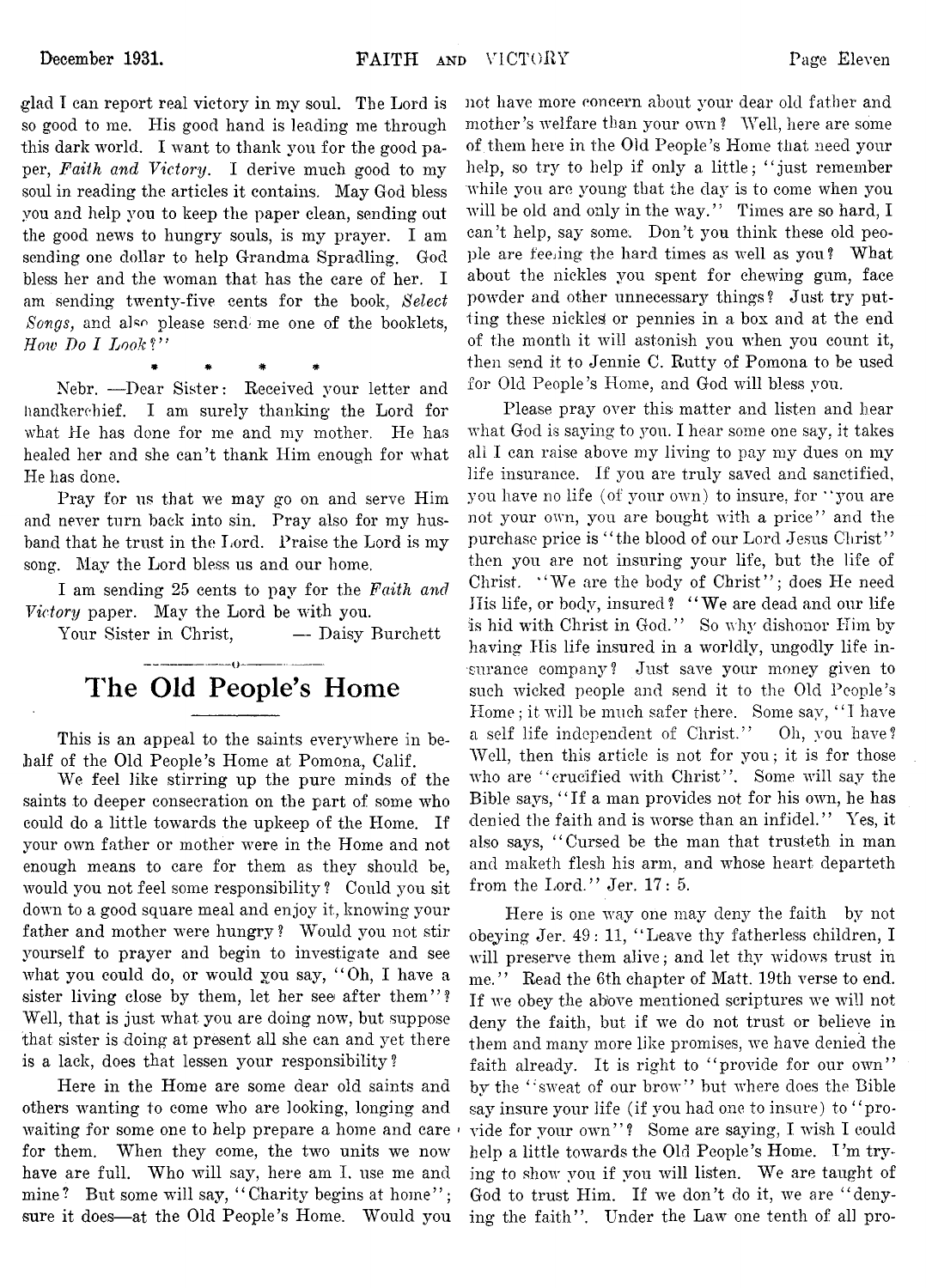**duced by His people belonged to God. If they gave anything, they gave it out of their own, over and above the tenth. Now under Grace all belongs to God— soul, body, and pocketbook. Now the question should be, Lord, how much may I give to the Old People's Home. Some are still trying to tithe. How can we do so since we have nothing to tithe from— it is all God's? No more can we insure our lives, since we belong to God.** "Whether we live or die, we are His," so saints, quit **gambling with life insurance companies with your life (or Christ's life) as the ' stake'. " He that giveth** to the poor shall not lack." Prov. 28: 27. "Freely **give, freely receive." An old man once said, " Yen I** gif's villingly, it rejoices me so much I gif's it again." **The more you give the more you receive, A minister, on entering his pulpit, put 50 cents in the box. After meeting was dismissed, he took just 50 cents out of the box. His little boy says, papa, if you had put more in the box you would have taken more out. That is true in spiritual things— if we put but little in God's cause, we will not get much out of it. Methinks I hear some say, I wish the saints would attend to their own business. Yes, so do I ; that is why we are writing' to you and urging you to attend to this part of your business— to do all you can for the Old People's Home and you will lay up treasures in heaven, which is much safer** than **life insurance, and God will bless you spiritually and financially. ,**

**Yours, in the interest of the Old People's Home** and the cause of Christ in general,  $\leftarrow$  G. E. Harmon

#### **CORRESPONDENCE**

**Springfield, Mo. — Dear Bro. Pruitt: Today finds me enjoying the presence of God.**

**I was chopping wood yesterday and cut three of my toes. They bled lots but haven't pained hardly** any. We had prayer and the Lord seemed so very **near. One who is so good as to even number the hairs of our head, we know will care for all of His little ones.**

**It makes me glad to know you are giving your time and talents all to the glory of God, even as Bro. Warner says: " The printing press is throwing ink at the devil." You are in a good work for the Lord. I am praying that you keep encouraged because the devil is roaring against every good work that belongs to God. The time is coming that we shall reap if we faint not.**

We 'little' folks need your prayers that we may **be faithful till the coming of God when we shall be forever in the presence of God with all the holy angels. Time is so short, death is sure and the reward is certain that we cannot afford to miss it.**

Your saved Brother, **— Paul Gibson.** 

Hennessey, Okla. --I feel glad to write my testi**mony in the little paper. Glad that I can report victory\* over the powers of the enemy. Am saved and sanctified; all on the altar for the dear Lord. Where He leads I mean to follow. Praise His dear name. He** is a wonderful Savior. He heals me when I am sick. **He encourages me when the enemy comes to discourage.**

**He gave us a wonderful meeting at Salt Creek, also at Tallahassee. It seemed like the blessings of** God rained down. Numbers were saved and sancti**fied and our hearts were encouraged to press on and upward.**

**Pray that I will live true to God, and be all in this life that His precious Word demands.**

Your saved Sister,  $\qquad \qquad$  **Annie Wiley.** *n* **n o o**

**Texas. — Dear Sister in Christ: Greeting in Jesus' dear name. I praise Him for all His love and goodness to us. I am glad that I found this way and accepted it. I have been in this way for seven years and have never got tired of it, for it grows sweeter to me every day. I feel my weakness, and I am still praying for more grace and wisdom. I thank Him for** His healing virtue. I want to love and trust Him **more. I want to do all that He wants me to do. I just want to win souls for Him. Bless His dear name.**

**May the Lord bless His children everywhere, and help the lost to see their condition. Pray for me that I may grow stronger in the Lord.**

**Your Sister in Jesus, — Marietta Lundy.**

**Frankfort, Ky. — Dear ones: There are evil powers, but Jesus is greater than all evil powers. There are tremendous diseases, but Jesus is a Healer. There is no case too hard for Him. The Lion of Judah shall break every chain. He came to relieve the oppressed and to set the captive free. He came to bring redemption, to make us as perfect as man was before the fall.**

**People want to know how to be kept by the power of God. Every position of grace into which you are led— forgiveness, healing, deliverance of any kind will be contested by Satan. He will contend for your body. When you are saved, Satan will come round** and say, "See, you are not saved." The devil is a liar. **If he says you are not saved, it is a sure sign that you are. — Nannie Brumsback.**

**n o o o**

**Akron, Ohio — Faith Pub. House and saints scattered elsewhere: Greetings in the precious name of Jesus. I am still saved, sanctified and standing on the**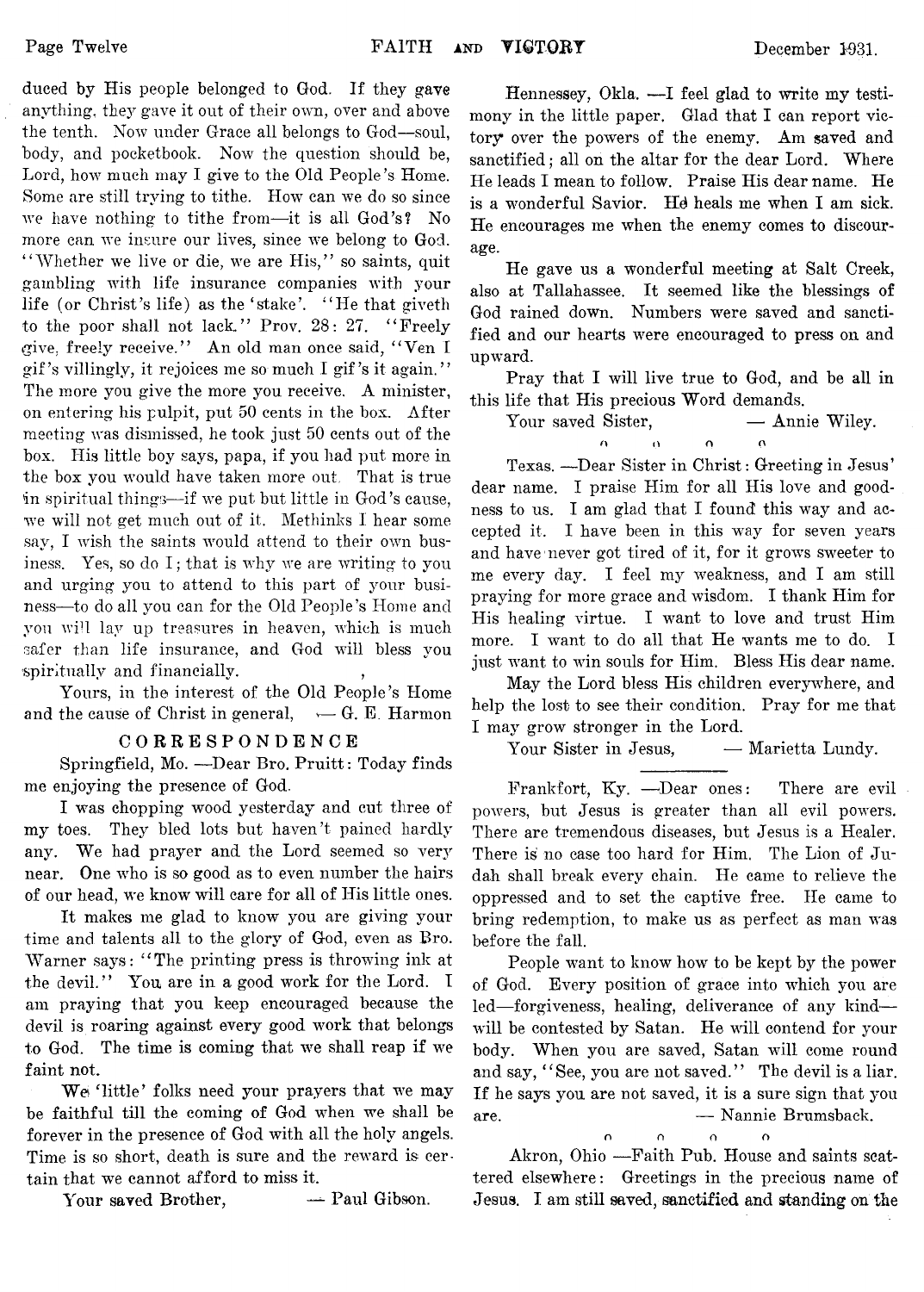**whole truth (old-time way) against every false way, compromisers, semi-compromisers and fanatical ideas.**

**We are having meeting on the corner of Bitter**taker and Chittender Streets, rear entrance. We will **be glad to meet any of God's people going through. We ask the prayers and co-operation of all the saints as the Holy Spirit and Bible stirs your heart.**

**Your Sister in full assurance of faith,**

**— i Cordelia R. Jones.**

#### **------------------ o----------------— The Gentile Age**

#### **By F. M. Fowler.**

**Let us notice the manner in which this world is to pass away. ' ' But the day of the Lord will come as a thief in the night; in the which the heavens shall pass away with a great noise, and the elements shall melt with fervent heat, the earth also and the works that** are therein shall be burned up" (2 Peter 3:10). Be**fore uttering this language Peter gives a description of the scoffers who were to come in the last days. They are now numerous, which is positive proof that we are now in the evening of time. " For there shall arise false Christs and false prophets .and shall shew' great** signs and wonders, insomuch that if it were possible, **they shall deceive the very elect" (Matt. 24 : 24). Behold, I have told you!**

**Wei will here insert some of the writings of a noted false prophet of our time, for time has proved him to be such without scriptural evidence. He says: " On November 11, 1918, with the signing of the Armistice,** the war suddenly came to an end. No one could give a good reason why it then ended, because no side had won a victory. The real reason why the **fighting then ceased is clearly indicated by the Scriptures. The Lord desired that the World War, the famines, the pestilences, the earthquakes, persecution of Christians,** etc., should serve as a testimony to those who should **come to know that Christ is present, that. His kingdom is at hand, and that the old world had reached its end. Beginning in 1918 and up to this time (1926) this little company of Christians have proclaimed the good** news of the presence of the Lord, of the end of the **world, and of the beginning of Messiah's kingdom." He further states, 4** *1* **The faithful shall live forever and never die, receiving from the Lord the right to live. This blessing is now about to begin, hence it may be property said that millions now living will never die." It is true that the presence of Christ has been felt in the hearts of His saints ever since He established His kingdom on Pentecost A. D. 33. Thank God, this**

**kingdom is yet standing. It is a kingdom of peace and it is reigning in\*my soul. Though wars come and go, and kingdoms rise and fall, the kingdom of God rolls on and on and will last while the ages shall roll.**

**Note the manner of Christ's second coming in the following. " Wherefore, if they shall say unto you, behold He isi in the desert; (behold, He is in Jerusalem setting up His kingdom) go not forth: behold He is in the secret chamber; (Utah) believe it not."** Christ warns His faithful children not to believe any **of these false claims nor go after them. " For as the lightning cometh out of the east, and shineth even** unto the west; so shall also the coming of the Son of man be" (Matt. 24: 27). Shall we know when He **comes? " Behold, he cometh with clouds; and every eye shall see him, and they also which pierced him: and all kindreds of the earth shall wail because of** him" (Rev. 1:7). His coming in the clouds of heaven with power and great glory will be visible to every eye, not in some secret place. At that time the resur**rection of the dead will take place. This is the final resurrection of all men. Notice how closely Paul iden**tifies the resurrection with the second coming of Christ. "Behold, I shew you a mystery: we shall not all sleep, but we shall be changed in a moment, in the **twinkling of an eye at the last trumpet: for the trumpet shall sound and the dead shall be raised incorruptible, and we shall be changed. For this corruptible must put on incorruption, and this mortal must put on immortality" (1 Cor. 15: 51- 53). " For this** *we* **say** unto you by the word of the Lord, that we which are alive and remain unto the coming of the Lord shall not **prevent (to come before the usual time) them which are asleep. For the Lord Himself shall descend from** heaven with a shout, with the voice of the archangel, **and with the trump of God: and the dead in Christ** shall rise first. Then we which are alive and remain **shall be caught up together with them in the clouds** to meet the Lord in the air: and so shall we ever be with the Lord"  $(1$  Thess.  $4:15-17$ ). There is no space **here for a thousand years between the resurrection of the righteous and the wicked. Paul has under consideration the righteous dead and the righteous living at His coming. And at this time all that are in their graves shall hear His voice and shall come forth. " Marvel not at this, for the hour is coming, in the which all that are in the graves shall hear his voice, and shall come forth; they that have done good, unto the resurrection of life ; and they that have done evil,** unto the resurrection of damnation''(John 5: 28, 29). **In this same hour both the righteous and the wicked**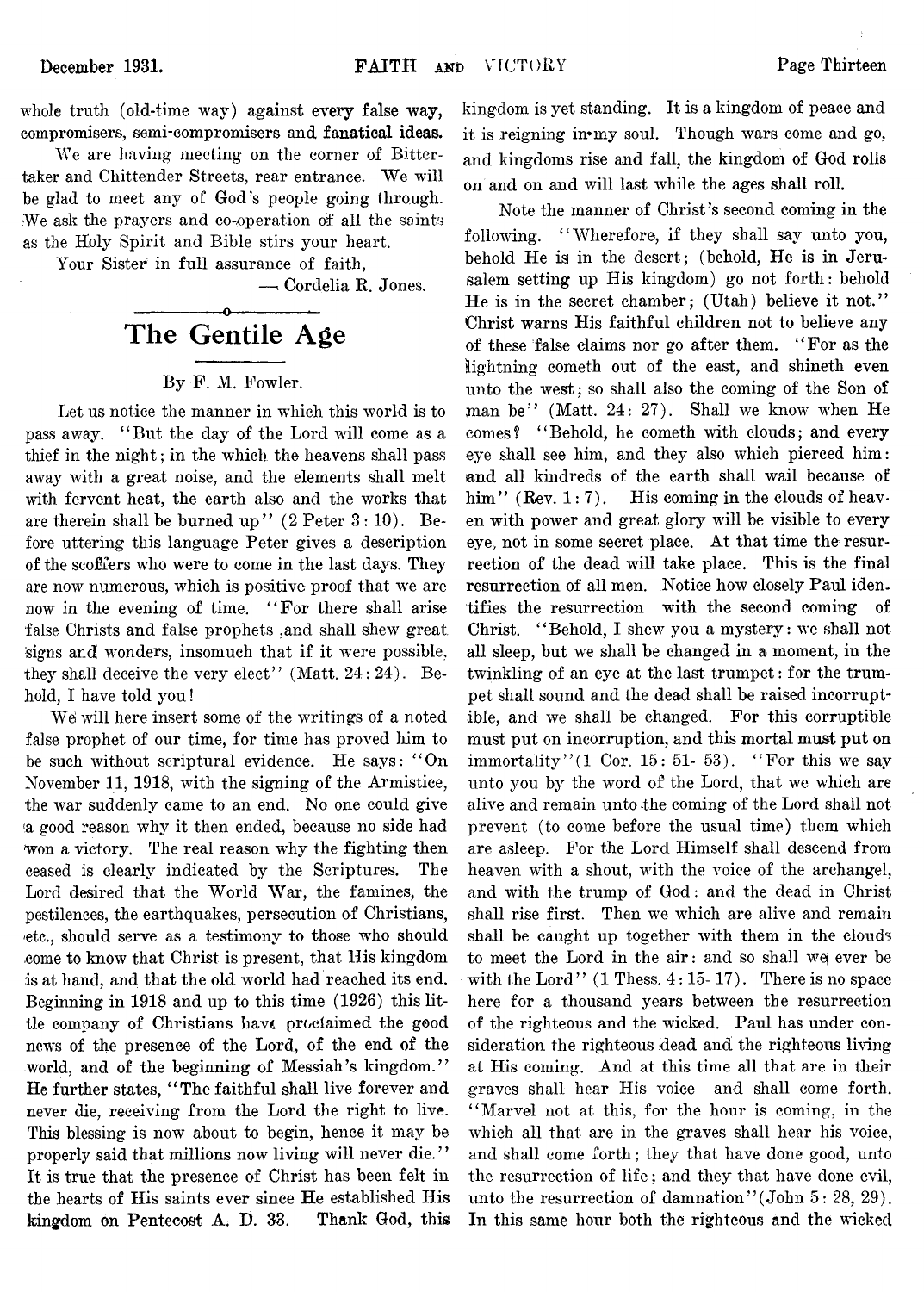**will be resurrected. " And the sea gave up the dead** which were in it: and death and hell delivered up the **dead which were in them: and they were judged every man according to their works" (Rev. 20: 13). This is the time when the heavens shall pass away with a great noise and the earth and the works that are there**in shall be burned up, and there shall be no place **found for them. The apostle describes these teachers as the enemies of Christ, and whose end is destruction.** *1* **' For many walk, of whom I have told you often, and now tell you even weeping, that they are the enemies of the cross of Christ: whose end is destruction, whose God is their belly, and whose glory is in their shame,** who mind earthly things" (Phil. 3: 18, 19). The mil**lions who remain here till the last trumpet sounds shall be changed in a moment, in the twinkling of an** eye, and shall receive their final reward in heaven or **in the lake of fire, as their case may be. This shall (take place when the Son of man comes in His glory, and all nations shall stand before Him. Read Matt. 25th chapter. — F. M. Fowler.**

## **------------------o------------------ Building And Destroying**

#### **By** W. T. SEATON.

**(The following article was selected from an issue of** *The Gospel Trumpet,* **dated May 17, 1906 -Ed.)**

**' ' For if 1 build again the things winch I destroyed** I make myself a transgressor. For I through the law am dead to the law, that I might live unto God." Gal. **2: 18, 19.**

**Paul here refers to his past experience in the Jew's religion and how he labored hard to build it up, even persecuting and committing to prison and to** death those who opposed it. But when the light from heaven shone around him and he was convinced of his error, he began immediately to preach Christ as a **Savior from sin and to convince the Jews that their** religion was vain and that to accept Christ was the **only remedy for sin. Thus he began to tear dowm and destroy the things he once labored so hard to build. He says, " For the lawr of the Spirit of life in Christ Jesus hath made me free from the law of sin and death." Rom. 8 : 2. Again he says, " Christ is become of no effect unto you, wdiosoever of you are justified** by the law; ye are fallen from grace." Gal.  $5: 4$ . A f**ter Paul had received this light and had taught the** Jews that their law was abolished and that their circumcision was no more good, if he had then turned around and begun again to teach the law and circumcision and the Jewish ceremonies, he would have made

**himself a transgressor, notwithstanding had he quit preaching in the name of Christ and have gone back** to his former teaching, his persecution would have **ceased; for much persecution attended those who preached Christ. " And I, brethren, if I yet preach circumcision, why do I yet suffer persecution ^ then is the offense of the cross ceased." Gal. 5: 11. " For if I build again the things which I destroyed, I make myself a transgressor." The only way Paul could have got back into the Pharisaical religion was to backslide.** Paul once prospered in the Jews' religion and was **quite a prominent man in the sect of the Pharisees,** but when God brought him out of sectism and com**missioned him to preach a full and free gospel, he could not go back to this sect confusion and cold, formal religion, without backsliding or becoming a**  $transcressor.$ 

**This should be a grand lesson not only to the ministers but to all the saints in this evening light. "When God gives one light on seetism and shows him the evils of their doings, one cannot go back to them and tolerate their doctrine and help to build up their religion,** without backsliding. In fact, when God saves one **from all sin. he must backslide before he can have fel**lowship with them. Some may say, "I want to do what good I can, and if I can help to get a soul saved **by helping in a sect meeting. I think I ought to do so. " Let us think just a moment. Suppose you do assist in getting a soul saved there. Even though it is through your influence that lie is saved, he will attribute it to seetism, giving Babylon credit for it, and thereby he will be deceived and will most surely join the same, only to fall a victim to the false spirits that reign in** sectism. So you leave him in a worse condition than at the beginning. The best we can make of it, it is **only building up seetism, which God hath given us a** commission to destroy. So if we build the things that we destroyed, or that God hath told us to destroy, we **make ourselves transgressors.**

**There are also other things that will come under** this subject, which we wish to mention. One is world**ly conformity. Nearly all people that get converted under the straight, radical preaching of the Word, see the need of obeying God on this line. They see that they are forbidden the wearing of gold or costly array. See 1 Tim. 2 : 9 ; 1 Pet. 3 : 3. When people are first converted and receive the Spirit of God, they are enabled to comprehend the evils in the things that are forbidden in the Word, so one by one they will lay these things by, until their apparel is such as is becoming to those professing godliness. But after a time some have even put on things that they once laid**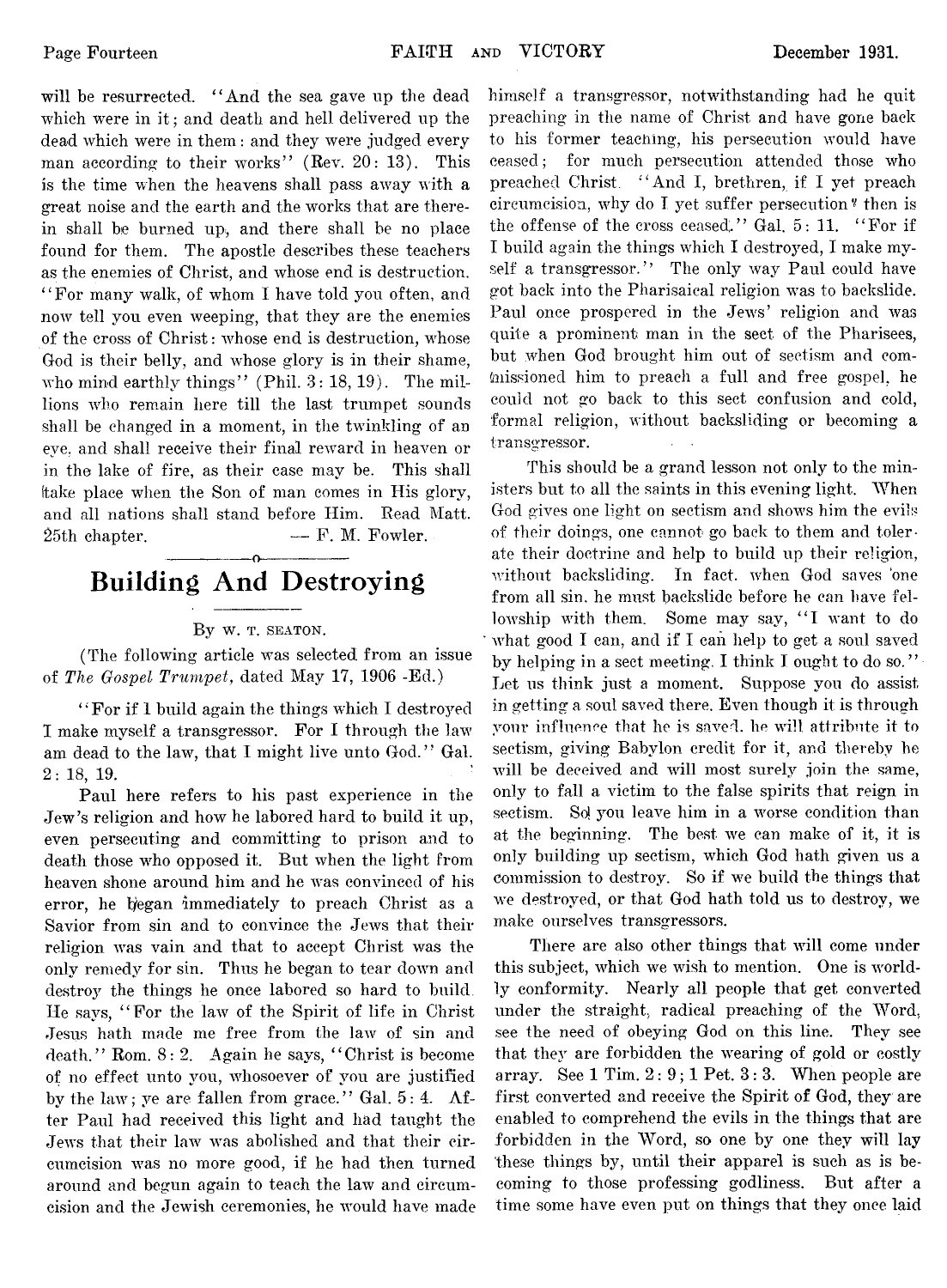**aside. They say, " I do not see any harm in this or that.' 7 Why is this? It is because they are on a decline. If they were where they once were, they could see just the same harm in it as they did then. Cod is the same, His Word is unchangeable; therefore there must be something wrong with them. So it is with the use of coffee, tea, tobacco, etc. When one is first led into the light of God's Word, he can plainly see the evils of these things. Also foolish talking, jesting, visiting places of worldly amusement, seems very much out of place to him, and he has no taste' for any of these things and can exclaim with the poet:**

**" There's** *nd* **thirsting for life's pleasures,**

**Nor adorning rich and gay;**

**For I 've found a richer treasure,**

**One that fadeth not away. "**

**The Holy Spirit will hold these things up before one that he can see them in the light of the Word so long as he is under its divine conrol, but when one loses sight of the evil of these things, it is a sure sign that he is declining in spirituality; and by practising the use of any of these, one would be building that which he destroyed and by so doing, would make himself a transgressor.**

**Again, some people, while listening to a Bible discourse while under the influence of the Holy Spirit, can easily comprehend the truths set forth and are made to see where they have been short on some practical lines. They are also enabled to see in some things** evils they had never discerned before. With honest **hearts they receive the light, and glorify God that he is leading them into deeper spiritual things. They also promise God to leave off the practise of such things as is not glorifying to Him. But soon the devil comes around and begins to give his counsel and tells them that they are getting fanatic and that there is no use of being so particular, and they heed his unseriptural reasonings and return again to the same evils, thus building again what they had destroyed; and many** will go on with a cold, formal profession without the **grace of God, because they failed to walk in the light as He gave it.**

**There was a paper called the Gospel Trumpet: It was years ago true, and gave victory over sin, too, But it went astray after its pride and after its pay, And God gathered His saints away and the Trumpet went astray.**

**In those days it spoke the truth on every line, It never yielded to a wrong for a nickle or for a dime; They bob their hair and go to the fair, and with the It fed our souls on the ' hidden manna' from heaven,**

- **And it gave us grace and we had victory with every race.**
- **The Gospel Trumpet was fine and with the Word it did shine,**
- **It made us happy as we read every line,**
- **It had no compromise or fanaticism to blind,**
- **It kept us in line and we went on in the way fine.**

**The Trumpet was so true it fed every race,**

**And it made us to love the very blackest face;**

**It humbled us down as we read its pages through,**

**And we got such great light it made God's way bright.**

**But the Trumpet got so high the saints began to sigh, But it went on pretty smooth, for we thought it was the only move;**

- **It spread its wings wide and began to take in a little pride,**
- **And so the better class came and that was their great aim.**

**It yielded to fame and lost its good name,**

**It gave up the truth and left its great youth;**

**The Holy Ghost was grieved and blindness they seized,**

**They preach without grace and the committee works in the Holy Ghost's place.**

**They became so greedy that they would not see the needy.**

**The preachers all hired and that kept them all mired,**

**They worked hard for the fleece and didn't care for the least,**

**They scattered God's flock as they wandered from the Rock.**

**A handle they put to the preacher's name,**

- **A Rev. and D. D. is the:r blight and great shame;**
- **They make themselves gods and give true saints many sobs—**
- **With pride they are lured away, with tie and insurance they go astray.**
- **Oh, they have spread themselves wide to go on with the tide:**
- **In their pews shamefacedness is so rare, pride is surely there,**
- **They paint and powder their face and lost all their grace,**
- **world** *they* **do share.**